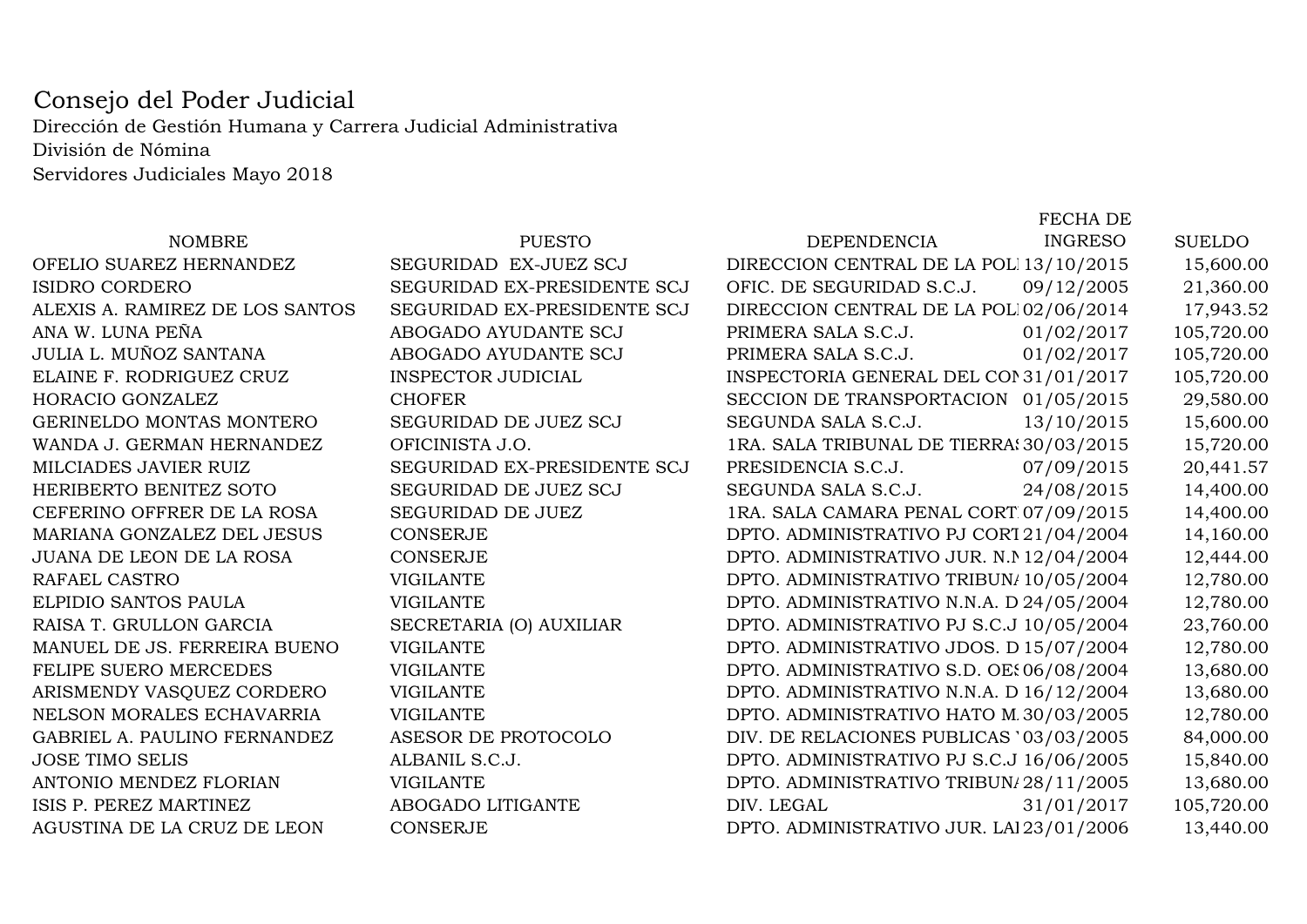JOSE ALT. PEREZ PIÑA VIGILANTE JDO. DE PAZ EL VALLE 10/03/2006 12,444.00 LUZ D. SANTANA QUEZADA CONSERJE-MENSAJERO(A) JDO. DE PAZ CAYETANO GERMOSEN 14/03/2006 12,444.00 VENANCIO MARTINEZ BETREZ VIGILANTE DPTO. ADMINISTRATIVO PJ S.C.J 28/04/2006 13,800.00<br>VIGILANTE TRIBUNAL N.N.A. MONTE CRISTI 29/11/2006 12.444.00 NERY LEBRON VIGILANTE TRIBUNAL N.N.A. MONTE CRISTI 29/11/2006 12,444.00 VICTOR H. GIL REYES CHOFER CHOFER SECCION DE TRANSPORTACION 04/01/2007 29,580.00<br>RAMON RODRIGUEZ VIGILANTE VIGLANTE JDO. DE PAZ SABANA GRANDE D $12/01/2007$  12,444.00 VIGILANTE JDO. DE PAZ SABANA GRANDE D $12/01/2007$   $12,444.00$ <br>SUPERVISOR DE ARCHIVO OFIC. DE ARCHIVO JUDICIAL PJ 116/02/2007 29.580.00 MAXIMO B. REINOSO TAPIA SUPERVISO OFIC. DE ARCHIVO JUDICIAL PJ 116/02/2007 29,580.00<br>UNIDAD DE MANTENIMIENTO DE 11/05/2007 30.000.00 JOSE O. BRITO UNIDAD DE MANTENIMIENTO DE 11/05/2007 30,000.00<br>DPTO. ADMINISTRATIVO S.F.M. 11/07/2007 81,952.80 BERKIS M. LOPEZ ACOSTA ENCARGADO(A) OFICINA ADMINISTRATIVA IV DPTO. ADMINISTRATIVO S.F.M. 11/07/2007 81,952.80 FRANCISCO H. VALDEZ OFICINISTA CORTE 1RA. SALA CAMARA PENAL CORTE APEL. D.N. 10/12/2014 24,240.00 BRUNILDA PAYANO ADAMES CONSERJE UNIDAD DE SERVICIOS ADMINISTRATIVOS Y LOGISTICOS J 02/11/2015 14,160.00 JOSE ALT. VALDEZ MATEO AUX. DE MANTENIMIENTODPTO. DE MANTENIMIENTO J.I. L 19/12/2008 24,240.00<br>DPTO. ADMINISTRATIVO LA VEGA01/10/1997 4.800.00 DPTO. ADMINISTRATIVO LA VEGA01/10/1997 4,800.00<br>DPTO. ADMINISTRATIVO SANTIAC 23/10/2000 12,444.00 FRANCISCO ALB. RODRIGUEZ MEDINA VIGILANTE DPTO. ADMINISTRATIVO SANTIAGO23/10/2000 12,444.00 ROBERTO GONZALEZ MOREL INTERPRETE JUDICIAL DPTO. ADMINISTRATIVO MONTE CRISTI 02/05/2001 21,960.00 CRISTINA ALT. ROJAS CONSERJE DPTO. ADMINISTRATIVO S.F.M. 10/05/2001 12,444.00 ANGEL DEL R. MERCEDES JAVIER VIGILANTE TALLER DE EBANISTERIA 04/09/2001 12,780.00 VENERANDA POLANCO VILLAR CONSERJE DPTO. ADMINISTRATIVO P.J.C.N. 01/10/2002 12,444.00 SIMON SANTANA VALENCIANO VIGILANTE JDO. DE PAZ CONSUELO 23/11/2001 12,444.00 JULIO A. ESPEJO ORTEGA VIGILANTE JDO. DE PAZ LAGUNA SALADA 13/12/2000 12,444.00 JULIO GONZALEZ MAYORDOMO II DPTO. ADMINISTRATIVO MARIA TRINIDAD SANCHEZ 09/06/2003 14,760.00 MARITZA M. ABREU HERRERA CONSERJE DPTO. ADMINISTRATIVO ESPAILLAT03/11/2003 12,444.00 VIGILANTE JDO. DE PAZ ASUNTOS MUNIC. S 16/03/2004 13,680.00<br>DPTO. DE MANTENIMIENTO J.I. Z 13/01/2009 20.760.00 UBALDO RODRIGUEZ CABRERA PLOMERO<br>ALEXANDRA BELIARD MERCEDES CONSERJE DPTO. DE MANTENIMIENTO J.I. Z 13/01/2009 20,760.00<br>3RA. SALA CAMARA CIVIL JDO. 1128/11/2016 12,444.00 ALEXANDRA BELIARD MERCEDES CONSERJE 3RA. SALA CAMARA CIVIL JDO. 1RA. INST. S.D. 28/11/2016 12,444.00 HECTOR R. PEREZ VENTURA SUPERVISOR DE SEGURIDAD DPTO. ADMINISTRATIVO S.D. 05/11/2013 30,000.00<br>DANIEL MUÑOZ DURAN SUPERVISOR DE SEGURIDAD DPTO. ADMINISTRATIVO S.D. 05/11/2013 24.000.00 SUPERVISOR DE SEGURIDAD DPTO. ADMINISTRATIVO S.D. 05/11/2013 24,000.00<br>ASESOR FINANCIERO PRESIDENCIA S.C.J. 02/01/2012 122,112.00 CHURCHI R. GONZALEZ GUERRERO ASESOR FINANCIERO PRESIDENCIA S.C.J. 02/01/2012 122,112.00 SANTO R. VARGAS BATISTA AGENTE DE SERVICIOS CUSTODIA Y SERVICIO ARCHIVO PERMANENTE 28/11/2016 24,240.00 SUPERVISOR DE SEGURIDAD DIRECCION CENTRAL DE LA POLI05/04/2013 77,836.80<br>DIRECCION ADMINISTRATIVA 04/03/2013 77,836.80 LUCIA PANTALEON RODRIGUEZZ ASISTENTE DIRECCION ADMINISTRAT DIRECCION ADMINISTRATIVA 04/03/2013 77,836.80 MARIA C. ASENCIO ABREU OFICINISTA J.O. TRIBUNAL DE TIERRAS J.O. S.C. 11/11/2014 15,720.00 DANILO SERRANO GRULLART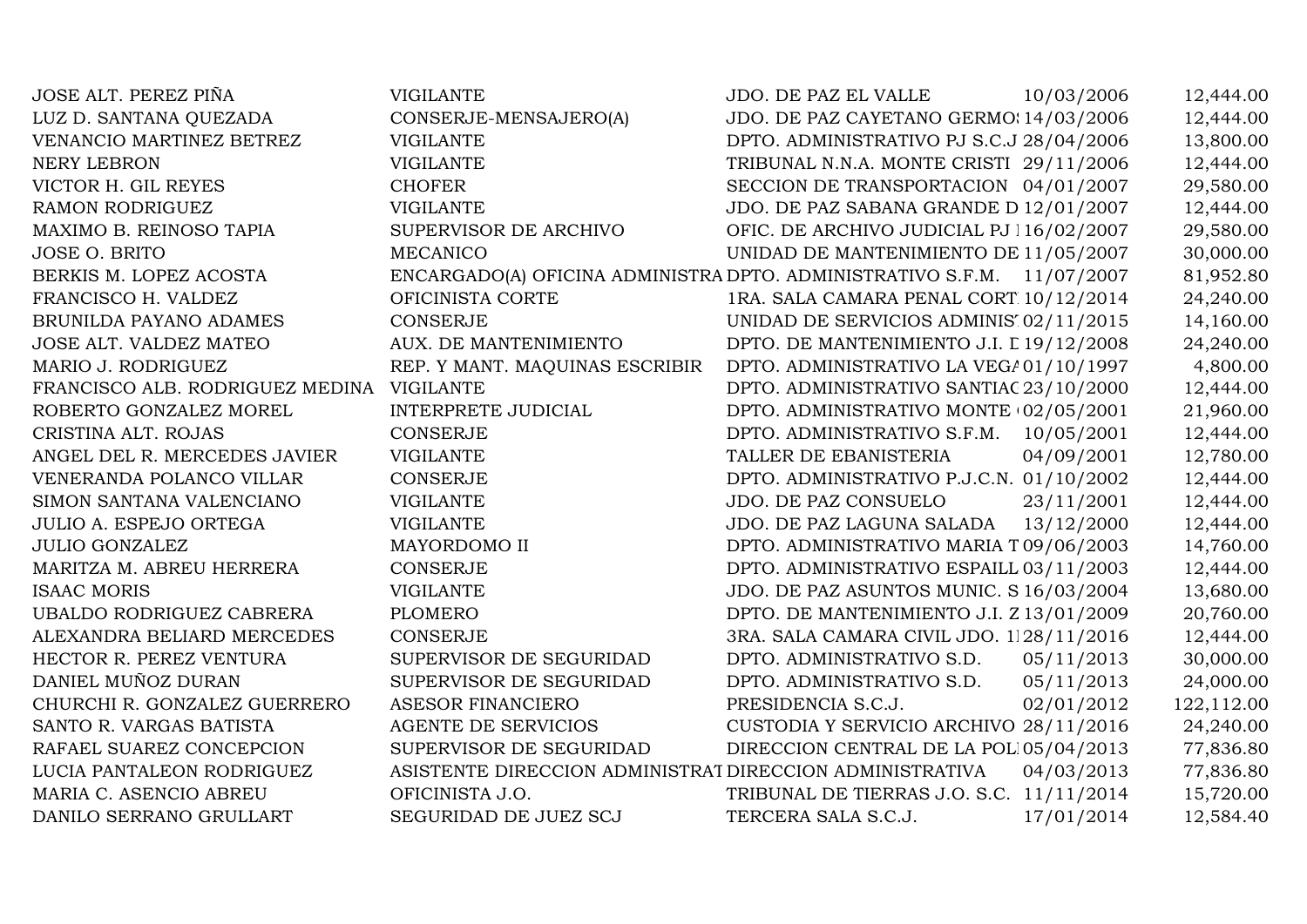| JUAN ML. ALMONTE PAULINO        | <b>CHOFER</b>               | TRIBUNAL SUPERIOR DE TIERRA; 10/02/2014                                | 24,240.00 |
|---------------------------------|-----------------------------|------------------------------------------------------------------------|-----------|
| ROSALBA ALT. PAULINO BETEMIT    | OFICINISTA CORTE            | CORTE DE APEL. MONTE CRISTI 01/02/2016                                 | 17,640.00 |
| YOHAMID F. RUIZ MATEO           | ABOGADO AYUDANTE            | UNIDAD DE ABOGADOS AYUDAN' 18/05/2015                                  | 58,374.00 |
| <b>JOSE A. MARIA PEREZ</b>      |                             | SUPERVISOR NACIONAL DE TRIBUNAI DIRECCION GENERAL DE ADM. Y 08/07/2014 | 90,000.00 |
| SAN E. SANCHEZ                  | <b>AUXILIAR DE ALMACEN</b>  | DIV. DE ALMACEN Y SUMINISTRC 03/04/2017                                | 16,920.00 |
| ISO L. ADAMES HERNANDEZ         | <b>CHOFER</b>               | SECCION DE TRANSPORTACION 02/09/2014                                   | 24,240.00 |
| MIGUELINA G. DE MOYA LONGO      | AUX. DE RECEPCION Y ENTREGA | REGISTRO DE TITULOS LA VEGA 03/11/2014                                 | 24,240.00 |
| MANUEL SIERRA FABIAN            | ENC. TRANSPORTACION         | SECCION DE TRANSPORTACION 17/11/2014                                   | 77,836.80 |
| JORGE A. ALBA CASTILLO          | <b>CHOFER</b>               | SECCION DE TRANSPORTACION 24/11/2014                                   | 24,240.00 |
| JOSE ANT. ABREU ORTEGA          | ALGUACIL DE ESTRADO         | UNIDAD CITAC. NOTIF. Y COM. J. 06/05/2015                              | 14,760.00 |
| MAYRA J. FROMETA BRITO          | ANALISTA II ACTIVO FIJO     | DIV. DE ACTIVOS FIJOS<br>02/03/2015                                    | 44,092.80 |
| NELSON ALB. RINCON BELIS        |                             | ENTRENADOR EQUIPO BALONCESTO UNIDAD DE DIFUSION CULTURAI 09/02/2015    | 6,720.00  |
| SANTIAGO L. PERERA DURAN        | <b>CHOFER</b>               | SECCION DE TRANSPORTACION 10/02/2015                                   | 24,240.00 |
| WATER R. PEREZ PEREZ            | <b>CHOFER</b>               | SECCION DE TRANSPORTACION<br>04/07/2016                                | 24,240.00 |
| REYNALDO FRIAS CASTRO           | <b>CHOFER</b>               | SECCION DE TRANSPORTACION 13/05/2015                                   | 24,240.00 |
| <b>JESUS FCO. ARIAS JONHSON</b> | ELECTRICISTA SUPERVISOR     | <b>UNIDAD DE OBRAS</b><br>22/06/2015                                   | 70,000.00 |
| MIGUEL A. PIÑA QUEZADA          | <b>CHOFER</b>               | SECCION DE TRANSPORTACION 19/10/2016                                   | 24,240.00 |
| GARY COLLINS MORROBEL           | <b>CHOFER</b>               | UNIDAD DE SERVICIOS ADMINIS 24/10/2016                                 | 24,240.00 |
| CRISTINA DEL C. DIAZ COLON      | CONSERJE                    | DPTO. DE MANTENIMIENTO J.I. Z05/10/2015                                | 12,444.00 |
| CONFESOR BOVIER DE LA CRUZ      | <b>CHOFER</b>               | SECCION DE TRANSPORTACION 23/09/2015                                   | 24,240.00 |
| FRANCISCO W. JONES BRACHE       | <b>CHOFER</b>               | SECCION DE TRANSPORTACION 31/03/2016                                   | 29,580.00 |
| PABLO ANT. FLORIAN HERNANDEZ    | <b>CHOFER</b>               | SECCION DE TRANSPORTACION 21/04/2016                                   | 29,580.00 |
| JUAN ALB. ROSARIO GOMEZ         | ALGUACIL DE ESTRADO         | SALA PENAL TRIBUNAL N.N.A. S.I 31/03/2016                              | 14,760.00 |
| VIRGILIO ANT. BERIGUETE         | <b>CHOFER</b>               | SECCION DE TRANSPORTACION 26/04/2016                                   | 29,580.00 |
| ROSA E. PIÑA                    | CONSERJE                    | CORTE DE APEL. N.N.A. S.F.M.<br>26/10/2016                             | 12,444.00 |
| BELKIS OGANDO ENCARNACION       | <b>CONSERJE</b>             | UNIDAD DE SERVICIOS ADMINIS' 28/11/2016                                | 14,160.00 |
| CARLOS M. SOTO SALAS            | <b>ARCHIVISTA</b>           | OFIC. DE ARCHIVO JUDICIAL CAI 11/01/2017                               | 13,920.00 |
| CLARIVER BRITO ARNAUD           | SECRETARIA (O) DE DIVISION  | DIV. DE RECLUTAMIENTO Y SELE06/03/2017                                 | 24,240.00 |
| KATY J. CALDERON ARAUJO         | OFICINISTA 1RA. INSTANCIA   | TRIBUNAL EJEC. DE LA PENA D. 108/05/2017                               | 16,440.00 |
| RAFAEL ANTONIO TORRES TAVERAS   | <b>VIGILANTE</b>            | DPTO. ADMINISTRATIVO SANTIAC 10/04/2017                                | 12,444.00 |
| BIENVENIDO VASQUEZ              | <b>CHOFER</b>               | SECCION DE TRANSPORTACION 05/06/2017                                   | 24,240.00 |
| JUANA M. NUÑEZ PICHARDO         | CONSERJE-MENSAJERO(A)       | JDO. DE PAZ SABANA IGLESIA<br>05/06/2017                               | 12,444.00 |
| RIGOBERTO SOSA HERNANDEZ        | <b>CHOFER</b>               | 06/06/2017<br>SECCION DE TRANSPORTACION                                | 24,240.00 |
|                                 |                             |                                                                        |           |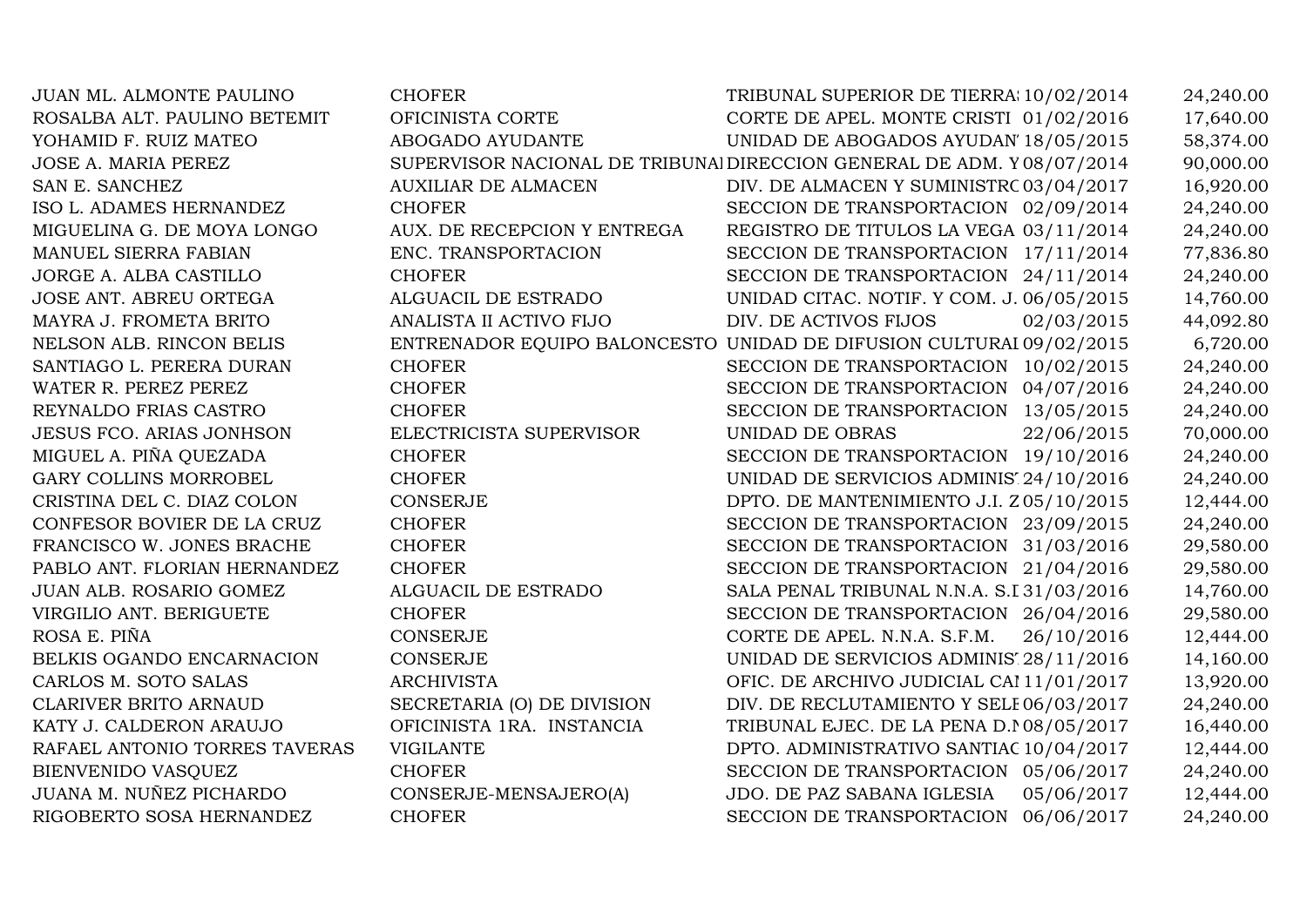| LENIN R. VASQUEZ CABRERA       | SOPORTE TECNICO II                                                     | OFIC. DE TECNOLOGIAS REGION 17/07/2017    |            | 34,980.00  |
|--------------------------------|------------------------------------------------------------------------|-------------------------------------------|------------|------------|
| ELIZABETH DIAZ CASTELLANO      | COORDINADOR(A) DEL COMITE DE C(DIRECCION GENERAL DE ADM. Y04/09/2017   |                                           |            | 152,806.60 |
| FRANCISCO A. MERCEDES FERRERAS | <b>CHOFER</b>                                                          | DPTO. ADMINISTRATIVO S.F.M.               | 28/08/2017 | 24,240.00  |
| PEDRO A. POLANCO JIMENEZ       | <b>CHOFER</b>                                                          | SECCION DE TRANSPORTACION 07/09/2017      |            | 24,240.00  |
| CRESCENCIO RAMOS VARGAS        | <b>VIGILANTE</b>                                                       | DPTO. ADMINISTRATIVO PJ S.C.J 06/09/2017  |            | 12,780.00  |
| SILVESTRE ESTRELLA CABRERA     | SEGURIDAD DE JUEZ SCJ                                                  | CONSEJO DEL PODER JUDICIAL 04/09/2017     |            | 15,600.00  |
| JONATHAN MOTA MONTERO          | ELECTRICISTA SUPERVISOR                                                | <b>UNIDAD DE OBRAS</b>                    | 15/01/2018 | 70,000.00  |
| LILIAN V. BURGOS PERALTA       | OFICINISTA 1RA. INSTANCIA                                              | SALA CIVIL 1ER. TRIBUNAL N.N.A 13/11/2017 |            | 15,720.00  |
| AURA M. MARTE ASTACIO          | OFICINISTA CORTE                                                       | CAMARA PENAL CORTE APEL. S.F 24/08/2017   |            | 17,640.00  |
| KATIUSCA BLANCO D'OLEO         | SUPERVISOR DE ARCHIVO                                                  | OFIC. COORDINADORA ARCHIVO 08/05/2017     |            | 29,580.00  |
| ANTONIO ACOSTA                 | ALGUACIL DE ESTRADO                                                    | 4TA. SALA CAMARA CIVIL JDO. 1101/07/2007  |            | 14,760.00  |
| ANDONY M. ESTEVEZ TAVERAS      | OFICINISTA J.O.                                                        | 1RA. SALA TRIBUNAL DE TIERRAS 13/07/2007  |            | 15,720.00  |
| ALTAGRACIA BATISTA ALCANTARA   | <b>CONSERJE</b>                                                        | DPTO. DE MANTENIMIENTO J.I.               | 01/01/2007 | 14,160.00  |
| ANGEL ML. DE LEON RAMIREZ      | ENC. MANTENIMIENTO                                                     | DPTO. ADMINISTRATIVO S.F.M.               | 01/04/2007 | 45,540.00  |
| BERNARDA ALT. DIAZ RIVERA      | <b>CONSERJE</b>                                                        | DPTO. ADMINISTRATIVO S.F.M.               | 01/01/2007 | 12,444.00  |
| DAYSI MONTILLA GENAO           | <b>CONSERJE</b>                                                        | DPTO. DE MANTENIMIENTO J.I.               | 01/01/2007 | 14,484.00  |
| <b>ISABEL RODRIGUEZ ABREU</b>  | <b>CONSERJE</b>                                                        | DPTO. ADMINISTRATIVO S.P.M.               | 01/01/2007 | 12,444.00  |
| <b>JOSEFA MODESTO MARTE</b>    | <b>CONSERJE</b>                                                        | DPTO. DE MANTENIMIENTO J.I.               | 01/01/2007 | 14,484.00  |
| JUANA FCA. SANCHEZ MOTA        | <b>CONSERJE</b>                                                        | DPTO. ADMINISTRATIVO S.C.                 | 01/01/2007 | 12,444.00  |
| MANUEL E. ESPINAL PERALTA      | <b>VIGILANTE</b>                                                       | DPTO. ADMINISTRATIVO SANTIAC 01/01/2007   |            | 12,444.00  |
| MIDONIA DE JESUS SANTOS        | <b>CONSERJE</b>                                                        | DPTO. ADMINISTRATIVO S.C.                 | 01/01/2007 | 12,444.00  |
| RAFAEL ANT. PAYERO RODRIGUEZ   | <b>VIGILANTE</b>                                                       | DPTO. ADMINISTRATIVO SANTIAC 01/01/2007   |            | 12,444.00  |
| LEONOR HERRERA RAMIREZ         | OFICINISTA J.O.                                                        | TRIBUNAL DE TIERRAS J.O. S.J.M 15/10/2007 |            | 15,720.00  |
| HAROLD O. COHEN RUIZ           | AUX. DE RECEPCION Y ENTREGA                                            | CENTRO DE ATENCION AL USUAI 23/01/2018    |            | 24,240.00  |
| FLAVIO ALB. ESCOTO             | <b>ARCHIVISTA</b>                                                      | 2DA. SALA CAMARA CIVIL JDO. 1 01/07/2010  |            | 13,920.00  |
| WILANDY A. ALMONTE SARITA      | ALGUACIL DE ESTRADO                                                    | SECRETARIA GENERAL JDO. ESP 21/06/2017    |            | 11,426.40  |
| JUAN J. MERCADO RAMIREZ        | ALGUACIL DE ESTRADO                                                    | UNIDAD SERV. A SALAS C.S.S. A.129/05/2017 |            | 11,426.40  |
| ROSA M. TORIBIO MARMOLEJOS     | <b>SERVIDOR HONORIFICO</b>                                             | DIRECCION GENERAL DE ADM. Y01/07/2014     |            | 1.00       |
| MODESTO JAQUEZ MARQUEZ         | SEGURIDAD DE JUEZ SCJ                                                  | PRIMERA SALA S.C.J.                       | 07/05/2012 | 14,760.00  |
| FELIX ML. ANTIGUA GERMAN       | SUPERVISOR (A) DE MANTENIMIENTO UNIDAD DE SERVICIOS Y MANTE 04/10/2017 |                                           |            | 30,000.00  |
| HECTOR A. DIAZ NEUMANN         | ASESOR DE ORGANIZACION Y ADMINI DIRECCION DE GESTION HUMAN 23/11/2012  |                                           |            | 60,000.00  |
| YUDELKYS GONZALEZ CASTRO       | OFICINISTA 1RA. INSTANCIA                                              | CAMARA CIVIL JDO. 1RA. INST. M29/05/2017  |            | 15,720.00  |
| CLAUDIA L. GUTIERREZ SANTANA   | ABOGADO AYUDANTE 1RA. INST.                                            | 2DA. SALA CAMARA CIVIL JDO. 1 26/06/2017  |            | 36,000.00  |
|                                |                                                                        |                                           |            |            |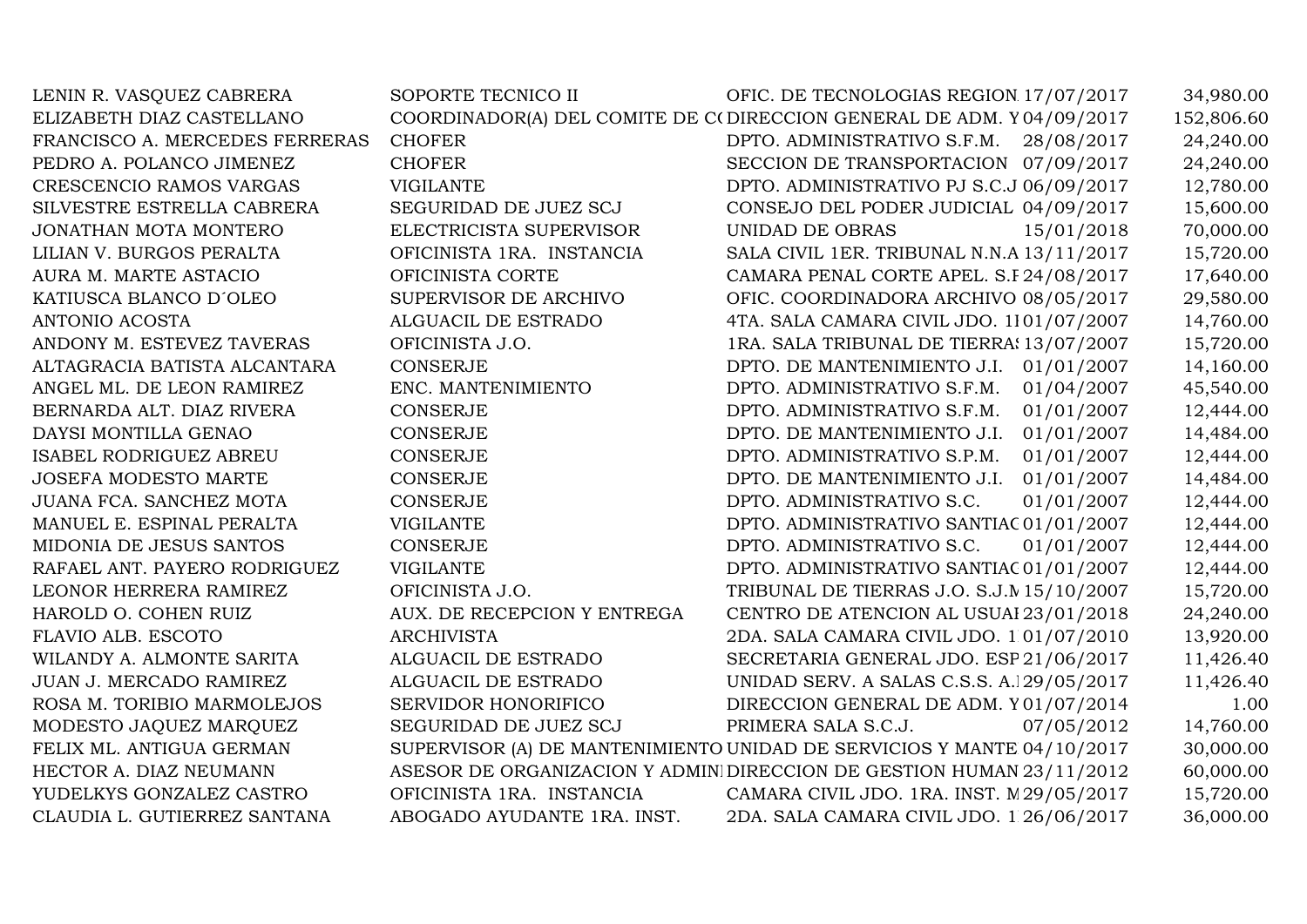| JAZMIN D. BREA MOTA             | OFICINISTA 1RA. INSTANCIA    | CAMARA CIVIL JDO. 1RA. INST. L 02/06/2014                            | 15,720.00  |
|---------------------------------|------------------------------|----------------------------------------------------------------------|------------|
| <b>JOAQUIN HERASME PEÑA</b>     |                              | ENTRENADOR EQUIPO VOLLEYBALL SUNIDAD DE DIFUSION CULTURAI 10/10/2014 | 13,800.00  |
| JUAN C. JIMENEZ HIDALGO         | SUPERVISOR DE SEGURIDAD      | OFIC. DE SEGURIDAD S.C.J.<br>13/09/2017                              | 45,000.00  |
| JHENNY R. MARTIN BOBADILLA      | ANALISTA PROGRAMADOR         | DIV. DE MANTENIMIENTO Y ACT. 23/08/2016                              | 67,082.40  |
| <b>ANTHONY REINOSO REYES</b>    | SEGURIDAD PRESIDENTE SCJ     | PRESIDENCIA S.C.J.<br>01/09/2016                                     | 30,000.00  |
| MILDRED L. FLORES ISAMBERT      | OFICINISTA 1RA. INSTANCIA    | CAMARA CIVIL JDO. 1RA. INST. S 03/07/2017                            | 15,720.00  |
| ILSY B. VIGAY CRUZETA           | <b>OFICINISTA</b>            | UNIDAD CITAC. NOTIF. Y COM. J. 17/10/2016                            | 24,240.00  |
| GRISELDA DEL C. GUZMAN CASTILLO | <b>ASESOR</b>                | INSPECTORIA GENERAL DEL CON01/10/2016                                | 21,000.00  |
| FERNANDO A. HERNANDEZ           | <b>ASESOR</b>                | INSPECTORIA GENERAL DEL CON01/10/2016                                | 21,000.00  |
| SONIA VARGAS BAEZ               | <b>ASESOR</b>                | INSPECTORIA GENERAL DEL CON01/10/2016                                | 10,500.00  |
| WILTON A. MARIA GARCIA          | <b>ASESOR</b>                | INSPECTORIA GENERAL DEL CON01/10/2016                                | 21,000.00  |
| RICARDO ANT. SOTO TRONCOSO      | <b>ASESOR</b>                | INSPECTORIA GENERAL DEL CON01/10/2016                                | 21,000.00  |
| GREMELY MA. BATISTA DE LA CRUZ  | <b>ASESOR</b>                | INSPECTORIA GENERAL DEL CON01/10/2016                                | 21,000.00  |
| ALTAGRACIA LORENZO ROSARIO      | <b>ASESOR</b>                | INSPECTORIA GENERAL DEL CON01/10/2016                                | 26,250.00  |
| LAURA M. NAVARRO HERNANDEZ      | <b>ASESOR</b>                | INSPECTORIA GENERAL DEL CON01/10/2016                                | 21,000.00  |
| ANTONIO ALONSO GONZALEZ         | OFICINISTA 1RA. INSTANCIA    | TRIBUNAL COL. C/P JDO. 1RA. IN04/10/2017                             | 15,720.00  |
| ALAIDA LABORDA DE OLEO          | OFICINISTA ATENCION USUARIOS | SECRETARIA GENERAL TRIBUNAI05/06/2017                                | 25,920.00  |
| EDWIN POUERIET ROSARIO          | OFICINISTA J.O.              | TRIBUNAL DE TIERRAS J.O. LA A105/06/2017                             | 15,720.00  |
| LUZ DEL C. RIJO BRITO           | OFICINISTA 1RA. INSTANCIA    | JDO. DE TRABAJO LA ROMANA 15/05/2017                                 | 15,720.00  |
| SINDY M. MARTINEZ DE LEON       | <b>OFICINISTA</b>            | SECRETARIA GENERAL TRIBUNAl 19/07/2017                               | 24,240.00  |
| CESAR C. VELOZ TIBURCIO         | ASESOR Y CONSULTOR           | CONSEJO DEL PODER JUDICIAL 02/01/2017                                | 101,760.00 |
| LUIS A. TORIBIO AMARANTE        | OFICINISTA 1RA. INSTANCIA    | 1RA. SALA CAMARA CIVIL JDO. 1129/05/2017                             | 15,720.00  |
| MICHELLE S. MONEGRO BURGOS      | <b>OFICINISTA</b>            | UNIDAD SERV. A LA INSTRUCCIO 20/04/2017                              | 24,240.00  |
| EDDY FCO. PAULINO BALBUENA      | SEGURIDAD PRESIDENTE SCJ     | PRESIDENCIA S.C.J.<br>01/02/2018                                     | 16,000.00  |
| <b>JENNIFER FORTUNA REYES</b>   | OFICINISTA J.O.              | TRIBUNAL DE TIERRAS J.O. PUEI 28/06/2017                             | 15,720.00  |
| GEURIS TAVAREZ FERNANDEZ        | <b>ARCHIVISTA</b>            | OFIC. COORDINADORA ARCHIVO 22/03/2017                                | 13,920.00  |
| GREGORIO A. CASTILLO PEÑA       | <b>ARCHIVISTA</b>            | OFIC. COORDINADORA ARCHIVO 08/03/2017                                | 13,920.00  |
| <b>IVAN PUJOLS DICENT</b>       | OFICINISTA JDO. DE PAZ       | JDO. DE PAZ DE LA 1RA. CIRC. D 20/03/2017                            | 16,440.00  |
| ANEURYS R. RODRIGUEZ PERALTA    | <b>ARCHIVISTA</b>            | OFIC. DE ARCHIVO JUDICIAL PJ:29/05/2017                              | 13,920.00  |
| EDDY M. PEREZ GUTIERREZ         | OFICINISTA 1RA. INSTANCIA    | 7MA. SALA CAMARA CIVIL JDO. 1 15/05/2017                             | 15,720.00  |
| MARIA S. DIAZ ALMONTE           | <b>OFICINISTA</b>            | SECRETARIA GENERAL TRIBUNAl21/08/2017                                | 24,240.00  |
| FERNANDO A. DIAZ CRUZ           | <b>OFICINISTA</b>            | SECRETARIA GENERAL TRIBUNAl 17/08/2017                               | 24,240.00  |
| RAFAEL J. CASTILLO DE MORLA     | OFICINISTA J.O.              | TRIBUNAL DE TIERRAS J.O. LA A105/06/2017                             | 15,720.00  |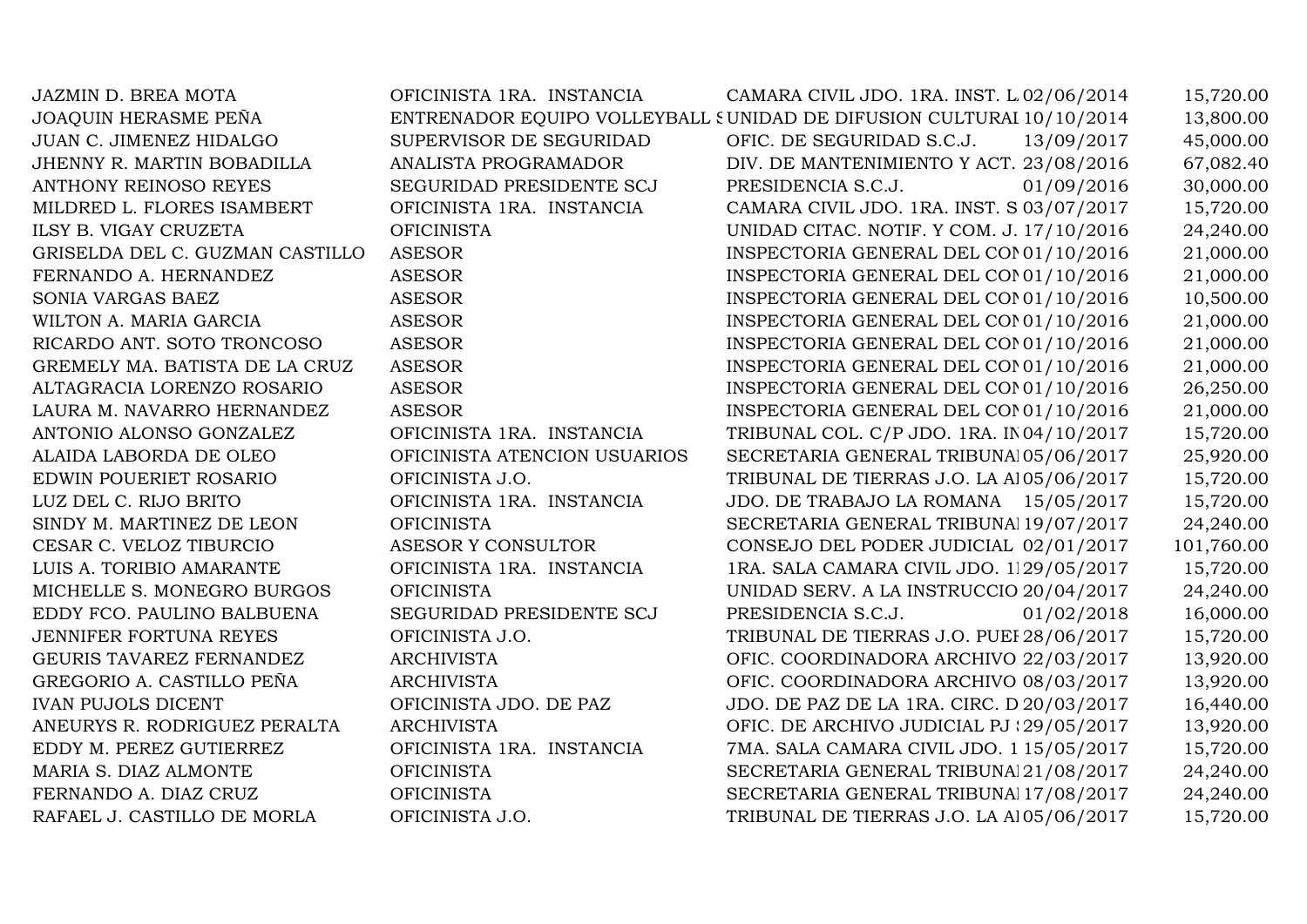| TEOFILA DEL R. POLONIA MARTINEZ                         | AUXILIAR ADMINISTRATIVO   | DIV. DE RECLUTAMIENTO Y SELE 24/04/2017   | 24,240.00 |
|---------------------------------------------------------|---------------------------|-------------------------------------------|-----------|
| DANIELA M. GARCIA OGANDO                                | OFICINISTA 1RA. INSTANCIA | 5TA. SALA CAMARA CIVIL JDO. 1121/05/2018  | 20,760.00 |
| CAROLINA REYES PAULINO                                  | <b>OFICINISTA</b>         | SOPORTE A JUECES J.P. S.F.M. 16/05/2018   | 20,760.00 |
| MIORELIS M. CORDERO MORILLO                             | <b>OFICINISTA</b>         | 3RA. SALA CAMARA CIVIL JDO. 1112/05/2017  | 20,760.00 |
| ROXANNA J. RODRIGUEZ RUIZ                               | <b>OFICINISTA</b>         | UNIDAD SERV. MERO TRAMITE J 04/01/2018    | 20,760.00 |
| ADALGISA PAYANO REYES                                   | OFICINISTA 1RA. INSTANCIA | CAMARA CIVIL JDO. 1RA. INST. L 15/05/2017 | 15,720.00 |
| NOELIA PLACENCIA UREÑA                                  | OFICINISTA 1RA. INSTANCIA | 4TO. JDO. DE LA INSTRUCCION L 10/05/2018  | 20,760.00 |
| JOLI M. PEREZ PEREYRA                                   | OFICINISTA 1RA. INSTANCIA | 3ER. TRIBUNAL COL. C/P JDO. 1105/03/2018  | 20,760.00 |
| YHANCORIS FLORES MORENO                                 | SEGURIDAD DE FUNCIONARIO  | INSPECTORIA GENERAL DEL CON 10/05/2017    | 15,000.00 |
| CESAR A. REYES MEJIA                                    | <b>OFICINISTA</b>         | UNIDAD SERV. A LA INSTRUCCIO 15/05/2017   | 24,240.00 |
| LIDIA M. MARMOLEJOS DE LA CRUZ                          | OFICINISTA 1RA. INSTANCIA | JDO. DE TRABAJO LA ALTAGRAC 30/05/2017    | 15,720.00 |
| PAOLA J. MEDINA RICHIEZ                                 | OFICINISTA 1RA. INSTANCIA | TRIBUNAL COL. C/P JDO. 1RA. IN01/06/2017  | 15,720.00 |
| ANA B. SANTANA HERNANDEZ                                | OFICINISTA 1RA. INSTANCIA | JDO. DE LA INSTRUCCION LA AL105/06/2017   | 15,720.00 |
| GLARY M. REYNOSO SOLANO                                 | OFICINISTA 1RA. INSTANCIA | JDO. DE LA INSTRUCCION LA AL117/05/2017   | 15,720.00 |
| JOSE A. MARTINEZ TAVAREZ                                | OFICINISTA 1RA. INSTANCIA | 2DA. SALA CAMARA CIVIL JDO. 1 30/05/2017  | 15,720.00 |
| CAROLINA N. LARA                                        | OFICINISTA 1RA. INSTANCIA | CAMARA CIVIL JDO.1RA.INST.S.C 23/05/2018  | 15,720.00 |
| MARBELY LEONARDO BLANCO                                 | OFICINISTA 1RA. INSTANCIA | 3RA. SALA CAMARA CIVIL JDO. 1101/06/2017  | 15,720.00 |
| KATHERINE DEL C. MATEO HERNANDEZ OFICINISTA JDO. DE PAZ |                           | JDO. DE PAZ DE LA 1RA. CIRC. L 19/03/2018 | 14,760.00 |
| ANAMAXI RONDON SALDAÑA                                  | OFICINISTA JDO. DE PAZ    | JDO. DE PAZ DE LA 1RA. CIRC. L 19/03/2018 | 14,760.00 |
| YOSEURY PEREZ FIGUEREO                                  | OFICINISTA 1RA. INSTANCIA | 1ER. JDO. DE LA INSTRUCCION S30/05/2017   | 15,720.00 |
| <b>SANTA YAN YEN</b>                                    | <b>CONSERJE</b>           | DPTO. ADMINISTRATIVO S.D. OES07/06/2017   | 12,444.00 |
| LUIS A. PEREZ FABIAN                                    | <b>OFICINISTA</b>         | UNIDAD SERV. A LA INSTRUCCIO 06/06/2017   | 24,240.00 |
| YUDISSA MA. BUSTAMANTE MONTERO                          | OFICINISTA 1RA. INSTANCIA | JDO. DE LA INSTRUCCION PERAV12/03/2018    | 15,720.00 |
| ARLENY A. CRUZ MELO                                     | OFICINISTA 1RA. INSTANCIA | JDO. DE LA INSTRUCCION PERAV12/03/2018    | 15,720.00 |
| RANDY R. FERNANDEZ BAEZ                                 | <b>OFICINISTA</b>         | UNIDAD SERV. A SALAS C.S.S. A.105/06/2017 | 15,720.00 |
| JUNIOR A. CRUZ                                          | <b>OFICINISTA</b>         | UNIDAD ASISTENCIA A JUECES C05/06/2017    | 15,720.00 |
| MIGUELIS P. ORTEGA NUÑEZ                                | OFICINISTA 1RA. INSTANCIA | JDO. DE LA INSTRUCCION S.P.M. 22/06/2017  | 15,720.00 |
| LADY C. SANTOS GIL                                      | OFICINISTA CORTE          | CAMARA CIVIL CORTE APEL. SAN 20/06/2017   | 17,640.00 |
| BETHANIA M. PAULINO MARTE                               | <b>OFICINISTA</b>         | UNIDAD DE AUDIENCIAS J.P. ESI 08/11/2017  | 16,440.00 |
| MARICELA SANCHEZ FELIZ                                  | <b>OFICINISTA</b>         | UNIDAD SERV. MERO TRAMITE J 26/02/2018    | 17,646.00 |
| MARIA Y. BATISTA RUIZ                                   | <b>OFICINISTA</b>         | UNIDAD SERV. A LA INSTRUCCIO 12/06/2017   | 24,240.00 |
| YANELSI DE LOS SANTOS BAEZ                              | OFICINISTA 1RA. INSTANCIA | JDO. DE LA INSTRUCCION S.P.M. 20/06/2017  | 15,720.00 |
| CELIA N. MELENDEZ CANDELARIO                            | OFICINISTA 1RA. INSTANCIA | JDO. DE LA INSTRUCCION S.P.M. 20/06/2017  | 15,720.00 |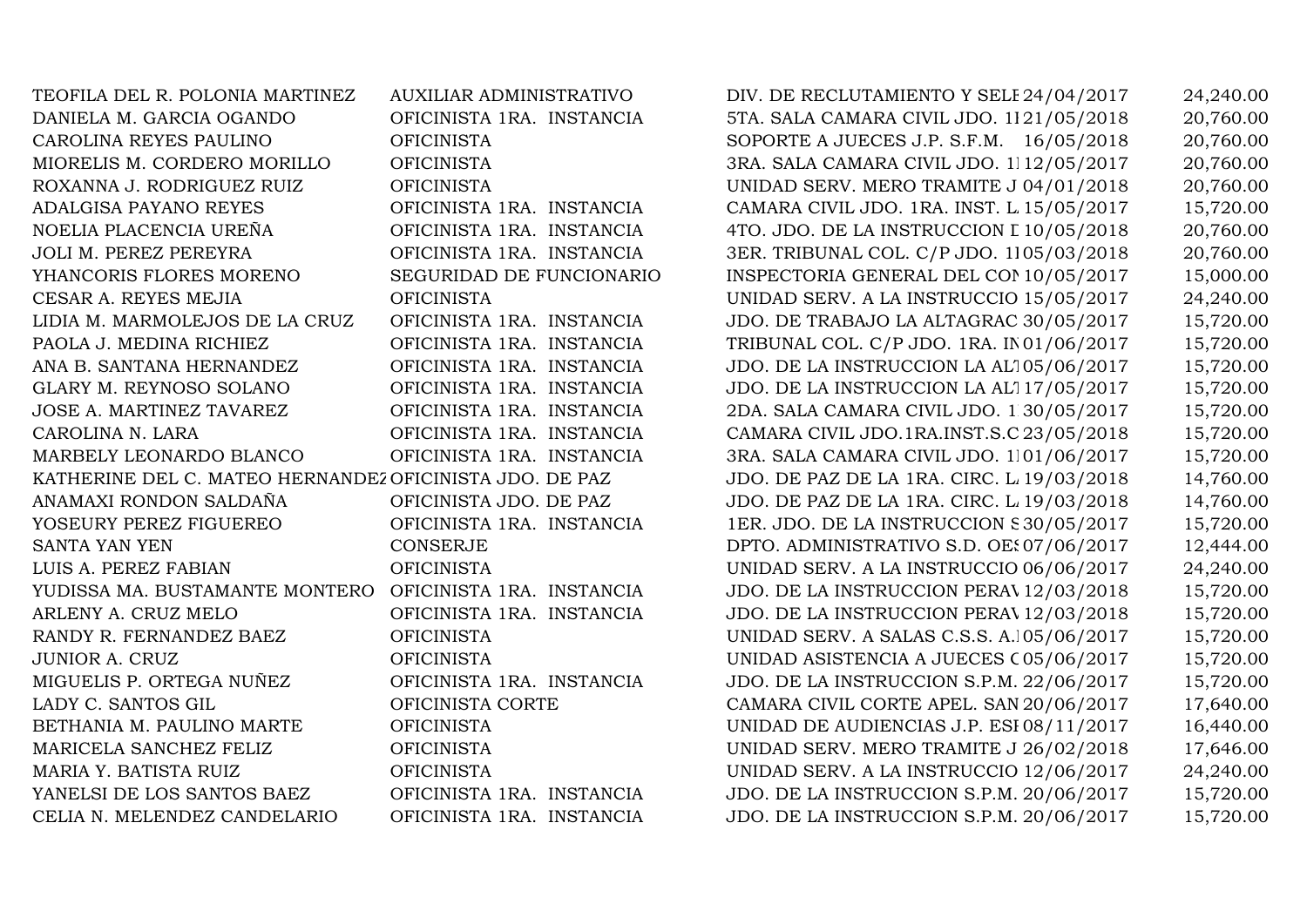STIVEN B. MARTINEZ SANTANA ALGUACIL DE ES<br>GLORYREINA P. NUÑEZ RODRIGUEZ OFICINISTA J.O. GINETTE M. WILLIAMS DE LA CRUZ

ANYELYS M. PEREZ MERCEDES OFICINISTA J.O. TRIBUNAL DE TIERRAS J.O. S.P.M 16/01/2018 15,720.00<br>CENEUDY RECIO HERRERA OFICINISTA UNIDAD SERV. MERO TRAMITE J 04/01/2018 20.760.00 CENEUDY RECIO HERRERA OFICINISTA UNIDAD SERV. MERO TRAMITE J.P. S.D. OESTE 04/01/2018 20,760.00 DARIEL CARVAJAL ESPINAL ARCHIVISTA OFIC. DE ARCHIVO JUDICIAL TRIBUNAL LAB. 01/09/2017 13,920.00 YOLANNY ALMONTE POLANCO OFICINISTA 1RA. INSTANCIA PCIA. CAMARA CIVIL JDO. 1RA. INST. D.N. 19/10/2017 20,760.00 JON E. GERALDINO HERNANDEZ ARCHIVISTA OFIC. COORDINADORA ARCHIVO JUDICIAL 11/08/2017 16,440.00 NEREYDA J. MORALES ESPINAL OFICINISTA 1RA. INSTANCIA JDO. DE TRABAJO LA ALTAGRAC 22/06/2017 15,720.00<br>OFICINISTA UNIDAD DE AUDIENCIAS J.P. S.D 05/07/2017 24.240.00 PAOLA I. RUIZ GARCIA OFICINISTA UNIDAD DE AUDIENCIAS J.P. S.D.05/07/2017 24,240.00 ROSA Y. CASTILLO GABOT OFICINISTA UNIDAD SERV. A EJEC. DE LA PENA J.P. SANTIAGO 26/06/2017 22,920.00 KATHERINE CEDEÑO DE JIMENEZ OFICINISTA 1RA. INSTANCIA JDO. DE TRABAJO LA ALTAGRAC 22/06/2017 15,720.00<br>MAXIMO E. FLORIAN TERRERO OFICINISTA J.O. TRIBUNAL DE TIERRAS J.O. BAR/13/12/2017 15.720.00 MAXIMO E. FLORIAN TERRERO OFICINISTA J.O. TRIBUNAL DE TIERRAS J.O. BARAHONA 13/12/2017 15,720.00 WILLIANS ML. MATOS NUÑEZ OFICINISTA 1RA. INSTANCIA JDO. DE LA INSTRUCCION AZUA 28/06/2017 15,720.00 EMMA M. OLIVERO MERCEDES OFICINISTA J.O. TRIBUNAL DE TIERRAS J.O. PUEI 29/06/2017 15,720.00<br>NAOMY A. DIPLAN ARIAS OFICINISTA DE UNIDAD SERV. 1RA. INST. J.P. SA 21/06/2017 22.920.00 NAOMY A. DIPLAN ARIAS OFICINISTA UNIDAD SERV. 1RA. INST. J.P. SANTIAGO 21/06/2017 22,920.00 MADELIN LOPEZ POLANCO OFICINISTA J.O. TRIBUNAL DE TIERRAS J.O. ESPAILLAT 28/06/2017 15,720.00 MADELINE PEÑA AYALA OFICINISTA J.O. 1RA. SALA TRIBUNAL DE TIERRAS J.O. LA VEGA 28/06/2017 15,720.00 EMELY F. SANCHEZ ALBURQUERQUE OFICINISTA J.O. TRIBUNAL DE TIERRAS J.O. LA A128/06/2017 15,720.00<br>MARIA Y. CONTRERAS MATEO OFICINISTA 1RA. INSTANCIA TRIBUNAL N.N.A. MONSEÑOR NO 03/07/2017 15,720.00 MARIA Y. CONTRERAS MATEO OFICINISTA 1RA. INSTANCIA TRIBUNAL N.N.A. MONSEÑOR NOUEL 03/07/2017 15,720.00 ELISA C. ASUNCION ROMERO OFICINISTA 1RA. INSTANCIA CAMARA CIVIL JDO. 1RA. INST. PERAVIA 03/07/2017 15,720.00 CARLA N. AVILA GOMEZ OFICINISTA 1RA. INSTANCIA CAMARA CIVIL JDO. 1RA. INST. S.P.M. 03/05/2018 15,720.00 YISELL MERCEDES SUERO OFICINISTA 1RA. INSTANCIA CAMARA CIVIL JDO. 1RA. INST. ESPAILLAT 05/07/2017 15,720.00 CARMEN I. OZUNA FRANCO ALGUACIL DE ESTRADO JDO. DE PAZ RAMON SANTANA 10/07/2017 13,800.00 YANIRCA C. PIÑA MENDEZ OFICINISTA 1RA. INSTANCIA JDO. DE 1RA. INST. INDEPENDENCIA 03/07/2017 15,720.00 MARLENY M. ESTRELLA BENCOSME OFICINISTA 1RA. INSTANCIA CAMARA CIVIL JDO. 1RA. INST. E 10/07/2017 15,720.00<br>KATHERINE M. PEÑA FERRERAS OFICINISTA UNIDAD SERV. A SALAS C.S.S. A.119/07/2017 15,720.00 KATHERINE M. PEÑA FERRERAS OFICINISTA UNIDAD SERV. A SALAS C.S.S. A.119/07/2017 15,720.00<br>Antonio 19/07/2017 15,720.000 11.0 (19/07/2017 15,720.000 11.0 (19/07/2017 15,720.000 11.0 (19/07/2017 15,720 ANGEL L. SANCHEZ SANTOS OFICINISTA 1RA. INSTANCIA 3ER. TRIBUNAL COL. C/P JDO. 1RA .INST. D.N. 10/07/2017 20,760.00 JOAN A. MENDOZA QUEZADA OFICINISTA SCJ SECRETARIA GENERAL S.C.J. 17/07/2017 40,605.60 ANTONIO DE LA CRUZ MEJIA MENSAJERO INTERNO DPTO. ADMINISTRATIVO P.J.C.N. 25/07/2017 12,444.00 YERMANA G. OZUNA ROSSO OFICINISTA SCJ SECRETARIA GENERAL S.C.J. 31/07/2017 40,605.60 OFICINISTA SCJ SECRETARIA GENERAL S.C.J. 31/07/2017 40,605.60<br>ALGUACIL DE ESTRADO 1RA. SALA CAMARA CIVIL JDO. 1124/07/2017 14,760.00 1RA. SALA CAMARA CIVIL JDO. 1124/07/2017 14,760.00<br>1RA. SALA TRIBUNAL DE TIERRA: 18/07/2017 15.720.00 GLORYREINA P. NUÑEZ RODRIGUEZ OFICINISTA J.O. 1899 (18 MELA. SALA TRIBUNAL DE TIERRAS 18/07/2017 15,720.00 E ZADIG S. APONTES SANTANA (18/07/2017 15,720.00 OFICINISTA JDO. DE PAZ 1RA. SALA JDO. DE PAZ ESP. TRA31/07/2017 14,760.00<br>OFICINISTA JDO. DE PAZ 1DO. DE PAZ S.P.M. 31/07/2017 14.760.00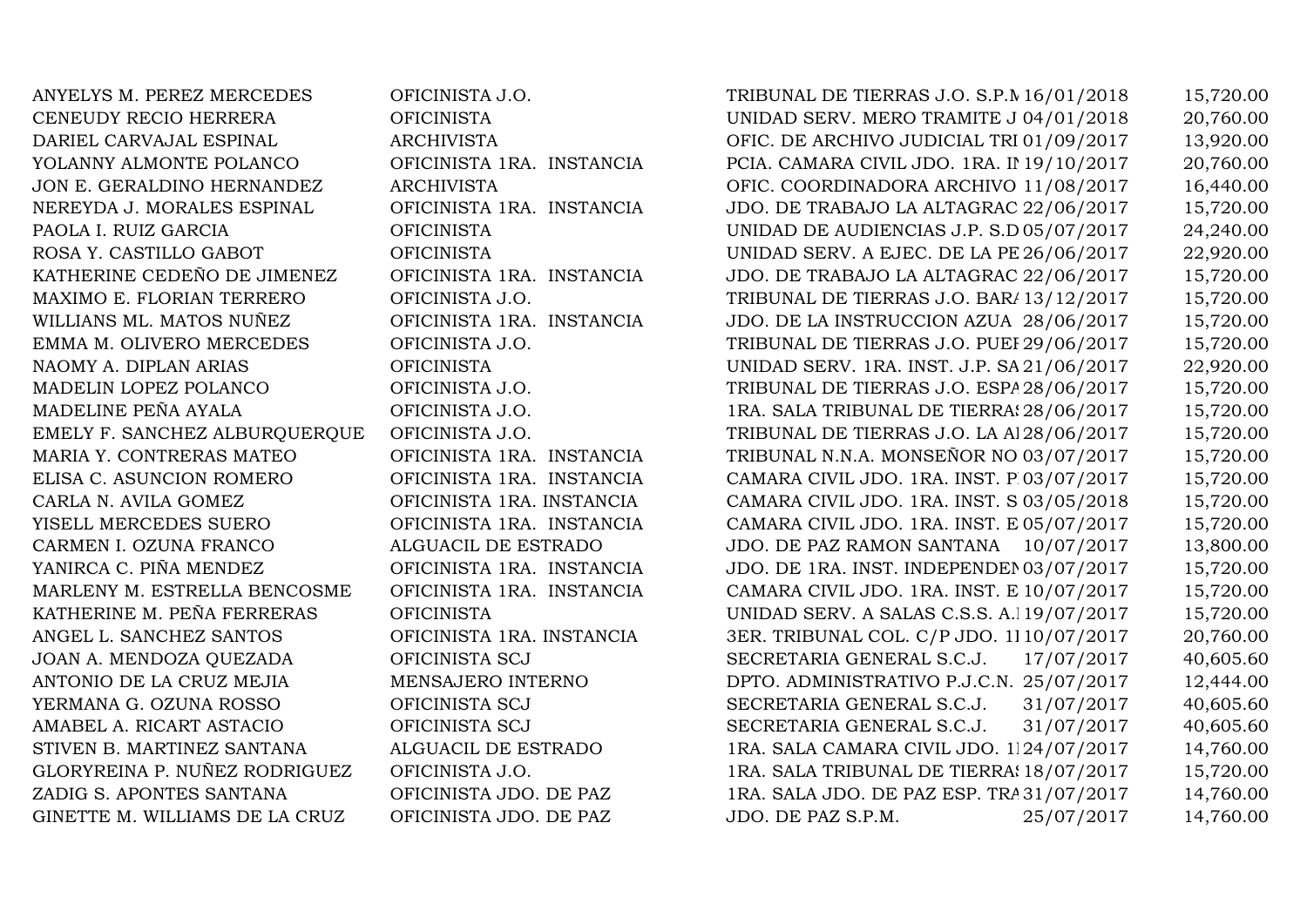REUDIS M MUÑOZ REYNOSO OFICINISTA 1RA. INSTANCIA CAMARA CIVIL JDO. 1RA. INST. S.P.M. 25/07/2017 15,720.00 AMELFI F. MINAYA PAULINO OFICINISTA J.O. 1RA. SALA TRIBUNAL DE TIERRAS J.O. LA VEGA 26/01/2018 15,720.00 JOSE L. SANTANA SANTANA CONSERJE DPTO. ADMINISTRATIVO P.J.C.N. 07/08/2017 12,444.00 COLASA SANCHEZ VICENTE CONSERJE CONSERUE DPTO. ADMINISTRATIVO PJ CORT07/08/2017 12,444.00<br>DPTO. ADMINISTRATIVO PJ CORT07/08/2017 12,444.00 FIOR PERALTA MOYA CONSERJE DPTO. ADMINISTRATIVO PJ CORTE DE APELACION D.N. 07/08/2017 12,444.00 BELQUIS ANT. GUZMAN MARTINEZ CONSERJE DPTO. ADMINISTRATIVO P.J.C.N. 07/08/2017 12,444.00 SOFIA JIMENEZ CONSERJE CONSERJE DPTO. ADMINISTRATIVO P.J.C.N. 07/08/2017 12,444.00<br>AMINTA R. GONZALEZ GIL CONSERJE DPTO. ADMINISTRATIVO PJ CORT 07/08/2017 12.444.00 AMINTA R. GONZALEZ GIL CONSERJE CONSERJE DPTO. ADMINISTRATIVO PJ CORT07/08/2017 12,444.00<br>DPTO. ADMINISTRATIVO P.J.C.N. 07/08/2017 12.444.00 IVONNE M. DEL MONTE PEREZ CONSERJE CONSERUE DPTO. ADMINISTRATIVO P.J.C.N. 07/08/2017 12,444.00<br>ANA ANT. ORTEGA RODRIGUEZ CONSERJE DPTO. ADMINISTRATIVO P.J.C.N. 07/08/2017 12.444.00 ANA ANT. ORTEGA RODRIGUEZ CONSERJE DPTO. ADMINISTRATIVO P.J.C.N. 07/08/2017 12,444.00 LIBANESA BERROA CONSERJE DPTO. ADMINISTRATIVO P.J.C.N. 07/08/2017 12,444.00 PURA ALT. GERMAN CONSERJE DPTO. ADMINISTRATIVO P.J.C.N. 07/08/2017 12,444.00 SANTA PEÑA ORTEGA CONSERJE DPTO. ADMINISTRATIVO P.J.C.N. 07/08/2017 12,444.00 FREILYN J. CABRERA CHAVEZ SECRETARIA DE JUEZ TRIBUNAL SUPERIOR DE TIERRA;03/07/2017 23,640.00<br>2.444.00 DPTO. ADMINISTRATIVO P.J.C.N. 07/08/2017 12.444.00 ANA MOSQUEA JIMENEZ CONSERJE CONSERJE DPTO. ADMINISTRATIVO P.J.C.N. 07/08/2017 12,444.00<br>AMARILIS HERNANDEZ REYNOSO CONSERJE DPTO. ADMINISTRATIVO P.J.C.N. 11/08/2017 12,444.00 AMARILIS HERNANDEZ REYNOSO CONSERJE DPTO. ADMINISTRATIVO P.J.C.N. 11/08/2017 12,444.00 ETEFANA DE LOS SANTOS REYNOSO OFICINISTA SECRETARIA GENERAL TRIBUNA<br/>l $21/08/2017$   $24,240.00$  DAVID ANT. GARCIA TIFA  $\,$  CONSERJE  $\,$  DPTO. ADMINISTRATIVO P.J.C.N. 04/08/2017  $\,$  12.444.00 DAVID ANT. GARCIA TIFA CONSERJE CONSERUE DPTO. ADMINISTRATIVO P.J.C.N. 04/08/2017 12,444.00<br>MARIA E. MERCEDES PEÑA CONSERJE DPTO. ADMINISTRATIVO P.J.C.N. 07/08/2017 12,444.00 MARIA E. MERCEDES PEÑA CONSERJE DPTO. ADMINISTRATIVO P.J.C.N. 07/08/2017 12,444.00 ROSMERY L. ORTIZ HERNANDEZ CONSERJE DPTO. ADMINISTRATIVO P.J.C.N. 07/08/2017 12,444.00 ESTHER MA. RODRIGUEZ GUZMAN CONSERJE DPTO. ADMINISTRATIVO P.J.C.N. 07/08/2017 12,444.00 MARITZA PAULINO CONSERJE DPTO. ADMINISTRATIVO JDOS. DE TRABAJO 07/08/2017 12,444.00 ROSA LOPEZ MARTINEZ CONSERJE DPTO. ADMINISTRATIVO JDOS. DE TRABAJO 07/08/2017 12,444.00 PEDRO MANZUETA CONSERJE DPTO. ADMINISTRATIVO PJ CORTE DE APELACION D.N. 07/08/2017 12,444.00 MARIANA GONZALEZ CONSERJE DPTO. ADMINISTRATIVO PJ CORTE DE APELACION D.N. 07/08/2017 12,444.00 ISABEL ARBOLEDA FELIZ CONSERJE CONSERJE DPTO. ADMINISTRATIVO PJ CORT07/08/2017 12,444.00<br>CONSERJE DPTO. ADMINISTRATIVO PJ CORT07/08/2017 12.444.00 SALOMON CORDERO CONSERJE CONSERJE DPTO. ADMINISTRATIVO PJ CORT07/08/2017 12,444.00<br>RAMONA HERNANDEZ VILLAR CONSERJE DPTO. ADMINISTRATIVO PJ CORT07/08/2017 12,444.00 RAMONA HERNANDEZ VILLAR CONSERJE DPTO. ADMINISTRATIVO PJ CORTE DE APELACION D.N. 07/08/2017 12,444.00 FERNANDA GOMEZ MARTINEZ CONSERJE CONSERJE DPTO. ADMINISTRATIVO PJ CORT07/08/2017 12,444.00<br>DPTO. ADMINISTRATIVO PJ CORT07/08/2017 12,444.00 IVELISSE ALT. ARROYO ARROYO CONSERJE DPTO. ADMINISTRATIVO PJ CORT07/08/2017 12,444.00<br>DPTO. ADMINISTRATIVO PJ CORT07/08/2017 12,444.00 IVELISSE M. BEATO ABREU CONSERJE CONSERUE DPTO. ADMINISTRATIVO PJ CORT07/08/2017 12,444.00<br>2.444.00 DPTO. ADMINISTRATIVO PJ CORT07/08/2017 12.444.00 YOLANDA DE LOS SANTOS CONSERJE CONSERUE DPTO. ADMINISTRATIVO PJ CORT07/08/2017 12,444.00<br>DPTO. ADMINISTRATIVO PJ CORT07/08/2017 12.444.00 DPTO. ADMINISTRATIVO PJ CORT 07/08/2017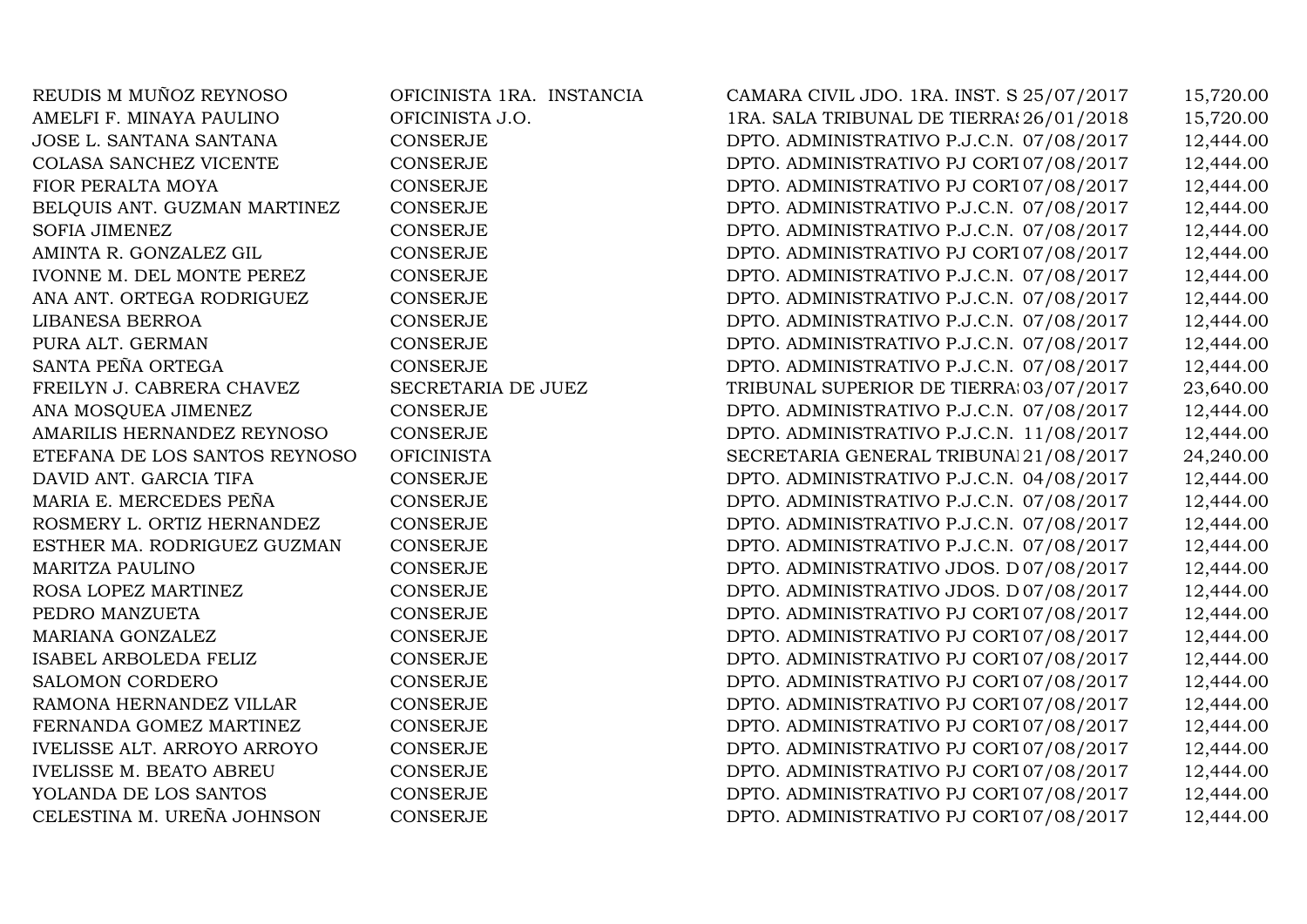MANUEL E. VICENTE RAMIREZ ALGUACI<br>VICTOR AOUINO SANCHEZ CHOFER JOHANNA E. SUERO DE LOS SANTOS AUXILIA<br>RERTIS V. CRUZ MOTA PINTOR

ANDREA DEL C. REYES CONSERJE CONSERJE DPTO. ADMINISTRATIVO PJ CORT07/08/2017 12,444.00<br>MIRIAM CASTRO CONTRERAS OFICINISTA DE UNIDAD SERV. A LA INSTRUCCIO 26/07/2017 24.240.00 MIRIAM CASTRO CONTRERAS OFICINISTA DELLA INIDAD SERV. A LA INSTRUCCIO 26/07/2017 24,240.00<br>GABRIELA E. VARGAS COSS OFICINISTA 1RA. INSTANCIA JDO. DE LA INSTRUCCION LA RO 28/08/2017 15.720.00 GABRIELA E. VARGAS COSS OFICINISTA 1RA. INSTANCIA JDO. DE LA INSTRUCCION LA ROMANA 28/08/2017 15,720.00 FRANMY J. CORDERO MARTE OFICINISTA J.O. 1RA. SALA TRIBUNAL DE TIERRAS J.O. DUARTE 21/08/2017 15,720.00 YANDERLYN ALVARADO SEVERINO OFICINISTA J.O. 2DA. SALA TRIBUNAL DE TIERRA:21/08/2017 15,720.00<br>2DA. SALA TRIBUNAL DE TIERRA:21/08/2017 15,720.00 CESAR O. BETANCES COLON CFICINISTA J.O. 1RA. SALA TRIBUNAL DE TIERRA: 21/08/2017 15,720.00<br>10SE S. TRINIDAD MENSAJERO INTERNO DPTO. ADMINISTRATIVO P.J.C.N. 08/08/2017 12.444.00 JOSE S. TRINIDAD MENSAJERO INTERNO DPTO. ADMINISTRATIVO P.J.C.N. 08/08/2017 12,444.00<br>CONSERJE JDO. DE PAZ BOCA CHICA 17/08/2017 12,444.00 LUIS A. BUTTEN CONSERJE JDO. DE PAZ BOCA CHICA 17/08/2017 12,444.00 ANGELICA MA. AUSTRICH COUTINHO OFICINISTA 1RA. INSTANCIA 2DA. SALA CAMARA CIVIL JDO. 1RA. INST. SANTIAGO 03/08/2017 15,720.00 LEYDI L. REYES PEÑA OFICINISTA J.O. 3RA. SALA TRIBUNAL DE TIERRAS J.O. SANTIAGO 17/08/2017 15,720.00 JULEISY A. MELENDEZ BATISTA OFICINISTA J.O. 3RA. SALA TRIBUNAL DE TIERRAS J.O. SANTIAGO 17/08/2017 15,720.00 ANABEL CASTILLO GONZALEZ OFICINISTA UNIDAD SERV. 1RA. INST. J.P. SANTIAGO 30/05/2018 22,920.00 SOMARY N. OSORIO JAVIER OFICINISTA 1RA. INSTANCIA JDO. DE LA INSTRUCCION S.P.M. 14/08/2017 15,720.00 MARIEL L. GOICO MORALES OFICINISTA TST TRIBUNAL SUPERIOR DE TIERRAS DPTO. ESTE 04/06/2018 17,640.00 UNIDAD CITAC. NOTIF. Y COM. J. 29/06/2017 13,455.00<br>DPTO. ADMINISTRATIVO S.F.M. 09/08/2017 24.240.00 VICTOR AQUINO SANCHEZ CHOFER CHOFER DPTO. ADMINISTRATIVO S.F.M. 09/08/2017 24,240.00<br>DPTO. ADMINISTRATIVO S.F.M. 09/08/2017 15,720.00 LUZ DEL A. ACOSTA RAMON OFICINISTA 1RA. INSTANCIA CAMARA CIVIL JDO. 1RA. INST. SAMANA 12/09/2017 15,720.00 KRYSMEIRY G. ESTEVEZ OFICINISTA JDO. DE PAZ JDO. DE PAZ DE LA 2DA. CIRC. S.D. ESTE 11/09/2017 16,440.00 ANADINA BAEZ ARACENA OFICINISTA JDO. DE PAZ JDO. DE PAZ S.D. OESTE 02/01/2018 16,440.00 VANESSA A. MARTINEZ GUERRERO OFICINISTA 1RA. INSTANCIA TRIBUNAL COL. C/P JDO. 1RA. IN06/09/2017 15,720.00<br>KEYVAN A. ARIAS TORRES OFICINISTA 1RA. INSTANCIA TRIBUNAL COL. C/P JDO. 1RA. IN31/08/2017 15.720.00 KEYVAN A. ARIAS TORRES OFICINISTA 1RA. INSTANCIA TRIBUNAL COL. C/P JDO. 1RA. INST. LA ALTAGRACIA 31/08/2017 15,720.00 TANIA R. RIVAS DUARTE CONSERJE CONSERJE DPTO. ADMINISTRATIVO P.J.C.N. 19/03/2018 12,444.00<br>DPTO. ADMINISTRATIVO P.J.C.N. 19/03/2018 12,444.00<br>SECCION DE TRANSPORTACION 28/08/2017 24.240.00 CHOFER SECCION DE TRANSPORTACION 28/08/2017 24,240.00<br>AUXILIAR ADMINISTRATIVO DIV. DE RECLUTAMIENTO Y SELE 11/08/2017 24.240.00 DIV. DE RECLUTAMIENTO Y SELE 11/08/2017 24,240.00<br>UNIDAD DE SERVICIOS Y MANTE 18/09/2017 21,480.00 BERTIS V. CRUZ MOTA PINTOR UNIDAD DE SERVICIOS Y MANTENIMIENTO 18/09/2017 21,480.00 MANUEL O. CIPRIAN MATOS EBANISTA II S.C.J. TALLER DE EBANISTERIA 13/09/2017 34,980.00<br>VICTOR M. GOMEZ LOPEZ PINTOR PINTOR UNIDAD DE SERVICIOS Y MANTE 18/09/2017 21.480.00 VICTOR M. GOMEZ LOPEZ PINTOR PINTOR UNIDAD DE SERVICIOS Y MANTE 18/09/2017 21,480.00 ESTHEPHANY BELTRAN VALDEZ CONSERJE CONSERUE DPTO. ADMINISTRATIVO P.J.C.N. 21/08/2017 12,444.00<br>DPTO. ADMINISTRATIVO JDOS. D14/09/2017 12,444.00 RAFAEL U. HERRERA CONSERJE DPTO. ADMINISTRATIVO JDOS. DE TRABAJO 14/09/2017 12,444.00 LIZANDRO ALB. HERNANDEZ ORTEGA OFICINISTA UNIDAD SERV. A LA INSTRUCCIO 14/08/2017 24,240.00<br>KAROLINE MARTINEZ SANCHEZ OFICINISTA 1RA. INSTANCIA 6TO. JDO. DE LA INSTRUCCION L 31/08/2017 20.760.00 OFICINISTA 1RA. INSTANCIA 6TO. JDO. DE LA INSTRUCCION L31/08/2017 20,760.00<br>ABOGADO AYUDANTE 1RA. INST. JDO. DE TRABAJO LA VEGA 08/09/2017 36,000.00 PAOLA ALT. HERNANDEZ PERALTA ABOGADO AYUDANTE 1RA. INST. JDO. DE TRABAJO LA VEGA 08/09/2017 36,000.00<br>VANESSA M. RICARDO CABRERA OFICINISTA J.O. TRIBUNAL DE TIERRAS J.O. PUEI 18/09/2017 15.720.00 TRIBUNAL DE TIERRAS J.O. PUEI 18/09/2017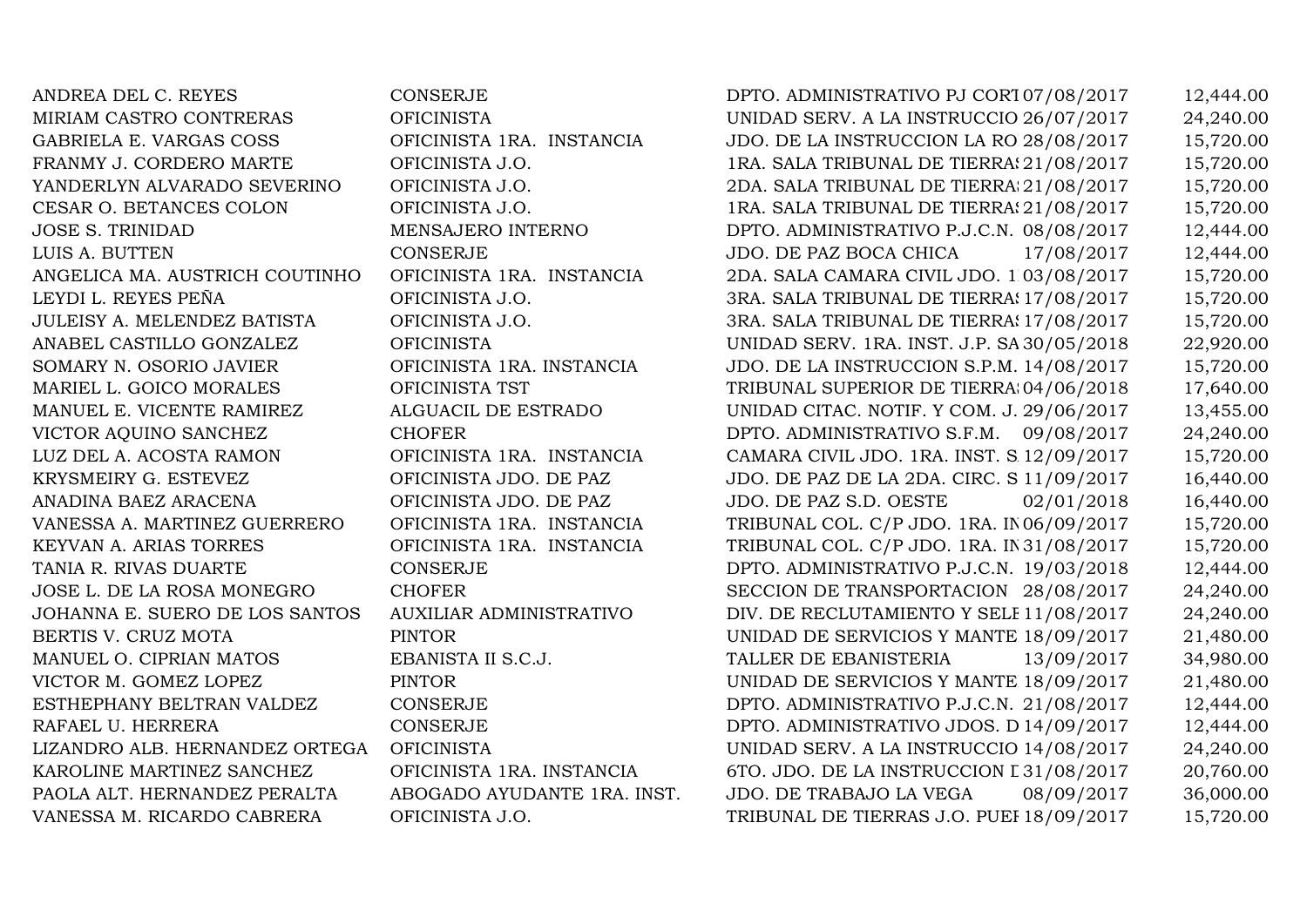| THANIA Y. MONTAS RIVERA                       | <b>ASESOR</b>               | INSPECTORIA GENERAL DEL CON 03/10/2017     | 26,250.00 |
|-----------------------------------------------|-----------------------------|--------------------------------------------|-----------|
| CECILIA E. URIBE ACOSTA                       | <b>ASESOR</b>               | INSPECTORIA GENERAL DEL CON 03/10/2017     | 15,750.00 |
| ROSA M. ESPINO LIRIANO                        | ABOGADO AYUDANTE 1RA. INST. | JDO. DE LA INSTRUCCION SAMAI 10/10/2017    | 36,000.00 |
| MARIELVIS R. ACOSTA GARCIA                    | OFICINISTA J.O.             | 2DA. SALA TRIBUNAL DE TIERRA: 25/09/2017   | 15,720.00 |
| HECTOR L. ENCARNACION GARCIA                  | EBANISTA II S.C.J.          | TALLER DE EBANISTERIA<br>09/10/2017        | 34,980.00 |
| ALCEDO PEÑA ABREU                             | EBANISTA II S.C.J.          | TALLER DE EBANISTERIA<br>09/10/2017        | 34,980.00 |
| RHAQUELYN METIVIER THOMAS                     | OFICINISTA 1RA. INSTANCIA   | CAMARA CIVIL JDO. 1RA. INST. S.25/09/2017  | 15,720.00 |
| YARISSA P. DE LOS SANTOS DE LA ROS/OFICINISTA |                             | UNIDAD SERV. A LA INSTRUCCIO 23/05/2018    | 20,604.00 |
| CARLINA DIAZ MORA                             | <b>OFICINISTA</b>           | UNIDAD DE AUDIENCIAS J.P. S.D 04/09/2017   | 20,760.00 |
| GREICY M. BATISTA ALCANTARA                   | <b>OFICINISTA</b>           | UNIDAD CITAC. NOTIF. Y COM. J. 02/09/2017  | 24,240.00 |
| TONY DUARTE ZABALA                            | AUX. DE RECEPCION Y ENTREGA | CENTRO DE ATENCION AL USUAI 18/09/2017     | 24,240.00 |
| YEMELI P. SANTOS GARCIA                       | AUX. DE RECEPCION Y ENTREGA | CENTRO DE ATENCION AL USUAI 18/09/2017     | 24,240.00 |
| RANDY EMILIANO RODRIGUEZ                      | AUX. DE RECEPCION Y ENTREGA | CENTRO DE ATENCION AL USUAI 18/09/2017     | 24,240.00 |
| SEBASTIAN A. MIRANDA MATOS                    | <b>OFICINISTA</b>           | UNIDAD DE AUDIENCIAS J.P. S.D 04/09/2017   | 20,760.00 |
| MARLENIS I. PEÑA                              | <b>OFICINISTA</b>           | UNIDAD CITAC. NOTIF. Y COM. J. 02/09/2017  | 24,240.00 |
| REBECA DE LA CRUZ                             | OFICINISTA JDO. DE PAZ      | JDO. DE PAZ DUARTE<br>07/05/2018           | 14,760.00 |
| MERYCLENYS P. FELIZ MENDEZ                    | OFICINISTA 1RA. INSTANCIA   | 1RA. SALA JDO. DE TRABAJO D. N11/09/2017   | 20,760.00 |
| ALDAUCY NUÑEZ CRUZ                            | OFICINISTA J.O.             | 1RA. SALA TRIBUNAL DE TIERRA: 25/09/2017   | 15,720.00 |
| RAFAEL R. FRANCO AQUINO                       | ALGUACIL DE ESTRADO         | 2DA. SALA JDO. DE PAZ ESP. TRA 25/09/2017  | 13,800.00 |
| PAMELA M. ROJAS GARCIA                        | OFICINISTA JDO. DE PAZ      | JDO. DE PAZ DE LA 3RA. CIRC. D 09/10/2017  | 16,440.00 |
| PRISCILA A. OCUMAREZ REYES                    | <b>OFICINISTA</b>           | UNIDAD CITAC. NOTIF. Y COM. J. 04/09/2017  | 20,760.00 |
| BRENDA M. PUENTE DIAZ                         | OFICINISTA 1RA. INSTANCIA   | JDO. DE LA INSTRUCCION S.P.M. 25/09/2017   | 15,720.00 |
| JOHAN E. PAULINO ORTEGA                       | OFICINISTA 1RA. INSTANCIA   | 2DA. SALA CAMARA CIVIL JDO. 1 18/10/2017   | 20,760.00 |
| ANA H. GUZMAN ROSARIO                         | <b>CONSERJE</b>             | DPTO. ADMINISTRATIVO S.D.<br>04/05/2018    | 12,444.00 |
| <b>CARMEN MENA</b>                            | <b>CONSERJE</b>             | DPTO. ADMINISTRATIVO S.D.<br>15/09/2017    | 12,444.00 |
| JORGE L. RAMIREZ RAMIREZ                      | <b>OFICINISTA</b>           | UNIDAD SERV. A LA INSTRUCCIO 10/10/2017    | 24,240.00 |
| GUSTAVO DE J. PAULINO ACEVEDO                 | <b>OFICINISTA</b>           | UNIDAD CITAC. NOTIF. Y COM. J. 02/09/2017  | 24,240.00 |
| MANUEL DE JS. MARIA DE LEON                   | <b>OFICINISTA</b>           | UNIDAD SERV. A LA INSTRUCCIO 09/10/2017    | 20,760.00 |
| SHEYLLA L. GARCIA VELOZ                       | <b>OFICINISTA</b>           | UNIDAD DE AUDIENCIAS J.P. S.D 02/09/2017   | 24,240.00 |
| <b>JANERY ECHAVARRIA SILVEN</b>               | OFICINISTA J.O.             | TRIBUNAL DE TIERRAS J.O. SAM/01/11/2017    | 15,720.00 |
| ANEUDY F. MENA CASTILLO                       | OFICINISTA 1RA. INSTANCIA   | 2DA. SALA CAMARA CIVIL JDO. 1.07/11/2017   | 15,720.00 |
| ISAIRA VANDERHORST HERNANDEZ                  | OFICINISTA J.O.             | TRIBUNAL DE TIERRAS J.O. SAM/07/11/2017    | 15,720.00 |
| WILLIANA M. MELO OVALLE                       | OFICINISTA 1RA. INSTANCIA   | PCIA. CAMARA CIVIL JDO. 1RA. II 11/10/2017 | 20,760.00 |
|                                               |                             |                                            |           |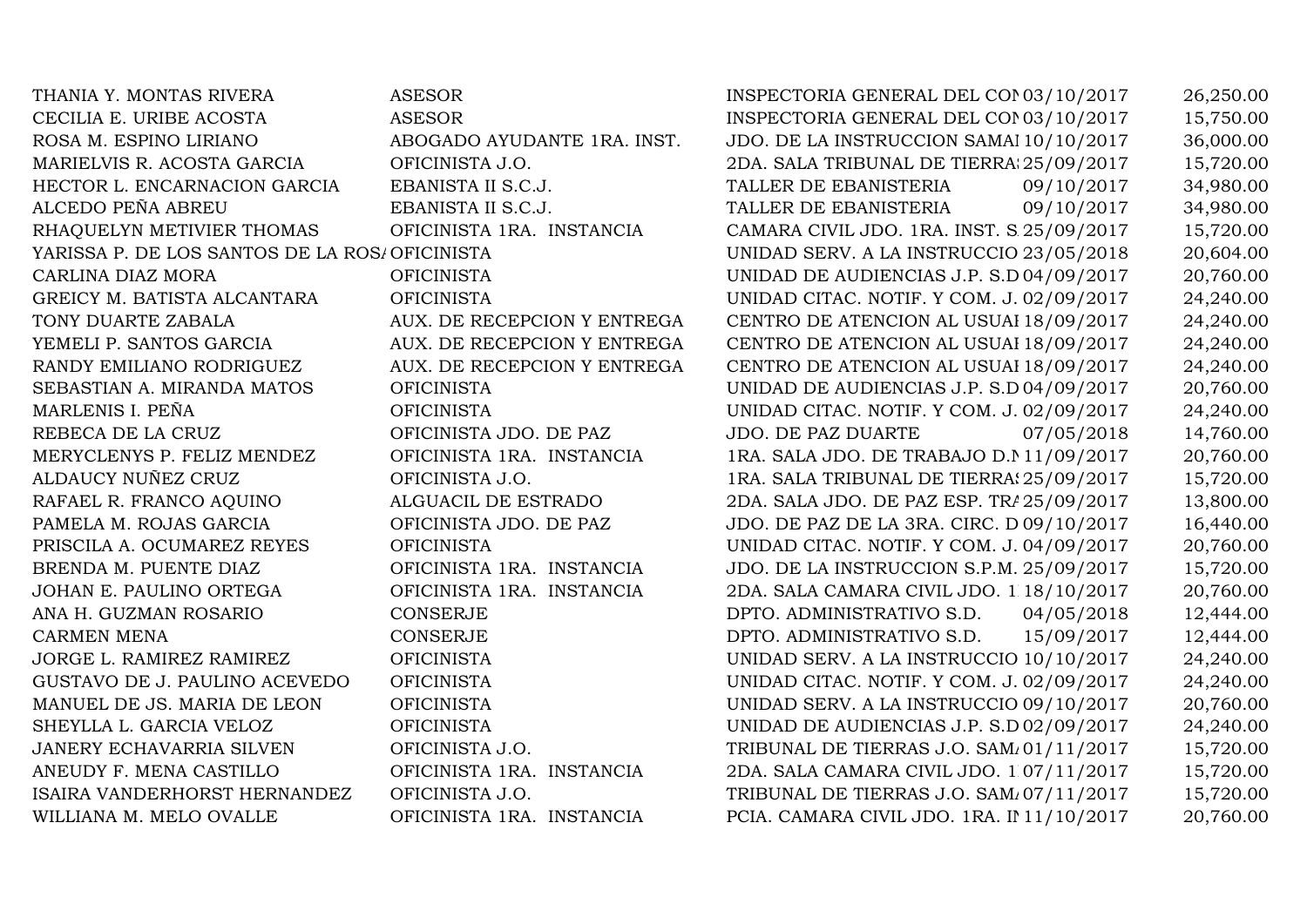| MARIA DE L. GOMEZ VASQUEZ                                   | OFICINISTA 1RA. INSTANCIA | PCIA. CAMARA CIVIL JDO. 1RA. II 11/10/2017 | 20,760.00 |
|-------------------------------------------------------------|---------------------------|--------------------------------------------|-----------|
| CATERIN PEREZ VASQUEZ                                       | OFICINISTA JDO. DE PAZ    | JDO. DE PAZ DE LA 1RA. CIRC. S.09/11/2017  | 16,440.00 |
| FRANCHESCA MORENO DIAZ                                      | OFICINISTA 1RA. INSTANCIA | 1ER. JDO. DE LA INSTRUCCION 107/05/2018    | 15,720.00 |
| ESTHEL C. MARMOLEJOS DE LA ROSA                             | OFICINISTA 1RA. INSTANCIA | 1ER. TRIBUNAL COL. C/P JDO. 1130/10/2017   | 20,760.00 |
| ELIN E. CARVAJAL CRUZ                                       | <b>OFICINISTA</b>         | UNIDAD SERV. A EJEC. DE LA PE 10/11/2017   | 20,760.00 |
| SAMUEL SOSA GONZALEZ                                        | OFICINISTA 1RA. INSTANCIA | 2DA. SALA CAMARA CIVIL JDO. 1 03/11/2017   | 15,720.00 |
| SCARLET K. PIMENTEL SANTANA                                 | OFICINISTA 1RA. INSTANCIA | JDO. DE LA INSTRUCCION LA AL101/11/2017    | 15,720.00 |
| MICHAEL RIJO ALVAREZ                                        | OFICINISTA JDO. DE PAZ    | JDO. DE PAZ LA ALTAGRACIA<br>07/11/2017    | 14,760.00 |
| CARMEN M. LA PAZ RAMOS                                      | OFICINISTA J.O.           | 1RA. SALA TRIBUNAL DE TIERRA: 08/11/2017   | 15,720.00 |
| ANA M. PERALTA DE HIRALDO                                   | OFICINISTA CORTE          | CAMARA CIVIL CORTE APEL. SAN 09/11/2017    | 17,640.00 |
| GERSON N. RODRIGUEZ ROSARIO                                 | OFICINISTA 1RA. INSTANCIA | PCIA. CAMARA CIVIL JDO. 1RA. II 11/10/2017 | 20,760.00 |
| CESAR L. SOSA LIRANZO                                       | OFICINISTA 1RA. INSTANCIA | PCIA. CAMARA CIVIL JDO. 1RA. II 11/10/2017 | 20,760.00 |
| LEONELA D. SANCHEZ RAMOS DE LIBEI OFICINISTA 1RA. INSTANCIA |                           | PCIA. CAMARA CIVIL JDO. 1RA. II 25/10/2017 | 20,760.00 |
| MANUEL E. CORCINO PANIAGUA                                  | <b>ASESOR</b>             | INSPECTORIA GENERAL DEL CON 29/11/2017     | 21,000.00 |
| RAMON A. BREA BAEZ                                          | EBANISTA II S.C.J.        | TALLER DE EBANISTERIA<br>05/12/2017        | 34,980.00 |
| FRANCHESCA Y. MOTA GIL                                      | OFICINISTA 1RA. INSTANCIA | JDO. DE TRABAJO LA ROMANA 04/12/2017       | 15,720.00 |
| MERLYN E. DE LEON GALVAN                                    | OFICINISTA 1RA. INSTANCIA | 2DA. SALA CAMARA CIVIL JDO. 1 24/11/2017   | 20,760.00 |
| AMBAR Y. SAVIÑON                                            | OFICINISTA 1RA. INSTANCIA | 2DO. JDO. DE LA INSTRUCCION I 16/11/2017   | 20,760.00 |
| INGRID M. JIMENEZ                                           | OFICINISTA 1RA. INSTANCIA | TRIBUNAL COL. C/P JDO. 1RA. IN 19/12/2017  | 15,720.00 |
| KATHERINE K. FLORES ROSARIO                                 | OFICINISTA CORTE          | CORTE DE TRABAJO LA VEGA<br>22/01/2018     | 17,640.00 |
| ALEXANDER RIVERA BOBADILLA                                  | <b>OFICINISTA</b>         | UNIDAD SERV. A LA INSTRUCCIO 04/12/2017    | 24,240.00 |
| FADUA E. CABRAL JIMENEZ                                     | OFICINISTA 1RA. INSTANCIA | JDO. DE LA INSTRUCCION AZUA 11/12/2017     | 15,720.00 |
| FRANCISCO A. VERAS TATIS                                    | <b>CHOFER</b>             | DPTO. ADMINISTRATIVO MONTE (04/05/2018     | 24,240.00 |
| LEIDY P. LEBRON ALCANTARA                                   | OFICINISTA 1RA. INSTANCIA | 7MA. SALA CAMARA CIVIL JDO. 1 12/12/2017   | 20,760.00 |
| MELCY L. REVI ALMANZAR                                      | <b>OFICINISTA</b>         | UNIDAD DE AUDIENCIAS J.P. S.D 28/11/2017   | 24,240.00 |
| JUAN C. PEÑA RODRIGUEZ                                      | <b>OFICINISTA</b>         | UNIDAD SERV. A LA INSTRUCCIO 30/11/2017    | 24,240.00 |
| LESLY K. ENCARNACION CEDEÑO                                 | ABOGADO AYUDANTE CORTE    | 1RA. SALA TRIBUNAL SUPERIOR 121/05/2018    | 58,374.00 |
| FERNANDO DE LA CRUZ ORTIZ                                   | <b>CHOFER</b>             | DPTO. ADMINISTRATIVO S.P.M. 04/05/2018     | 24,240.00 |
| KATHEREN M. VENTURA REYES                                   | <b>OFICINISTA</b>         | SOPORTE A JUECES J.P. S.F.M. 16/05/2018    | 20,760.00 |
| NAOMI N. GARCIA MUÑOZ                                       | AUXILIAR ADMINISTRATIVO   | DPTO. ADMINISTRATIVO S.D.<br>21/12/2017    | 16,440.00 |
| SHAMILA DE LA ROSA FRÍAS                                    | <b>ARCHIVISTA</b>         | OFIC. DE ARCHIVO JUDICIAL JUI 07/03/2018   | 13,920.00 |
| MILI E. ZAPATA                                              | CONSERJE                  | JDO. DE PAZ BOCA CHICA<br>26/01/2018       | 12,444.00 |
| ELENOYRIS D. VASOUEZ VARELA                                 | OFICINISTA J.O.           | TRIBUNAL DE TIERRAS J.O. S.P.N 16/01/2018  | 15,720.00 |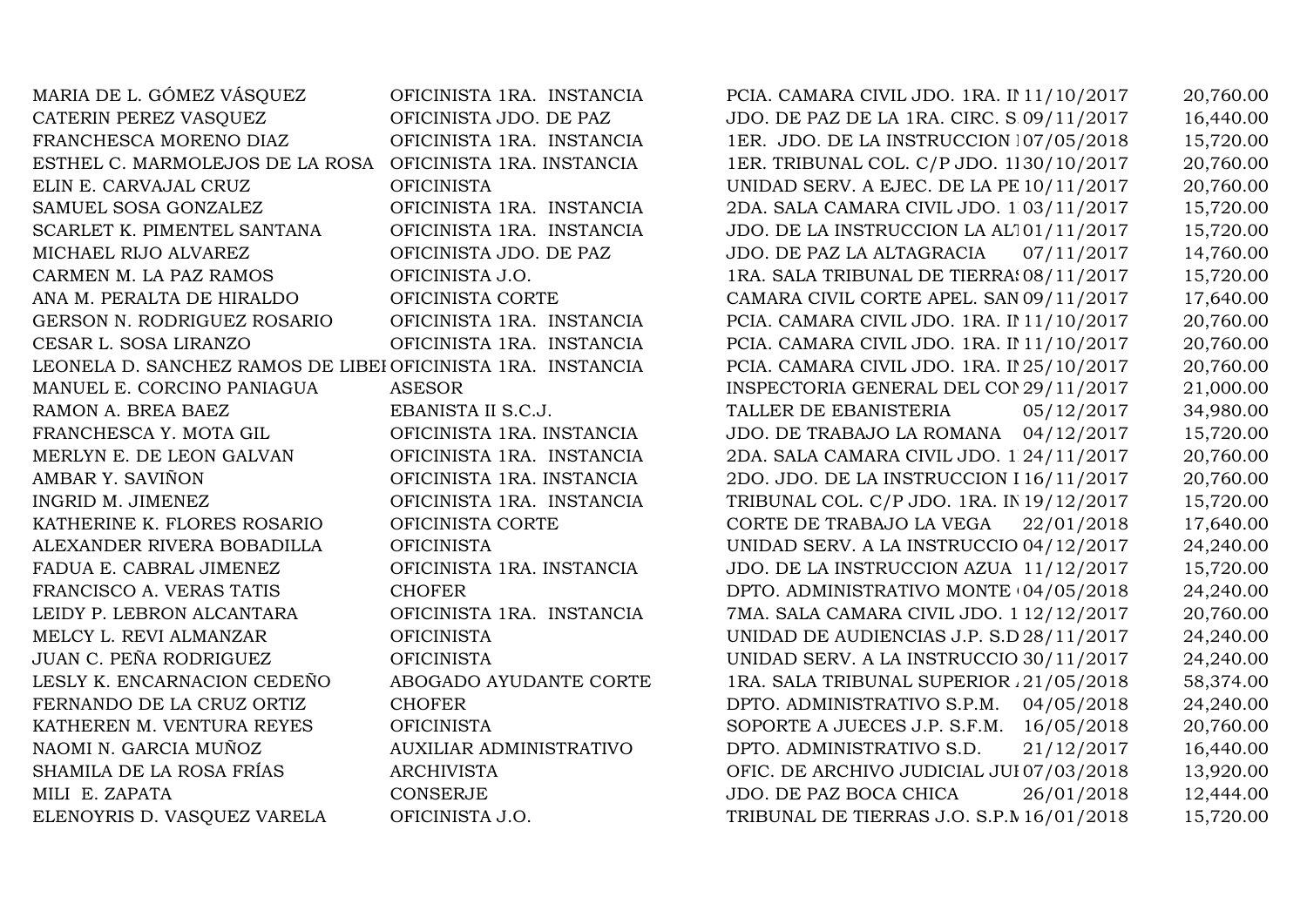| LISSETTE J. GARRIDO BELTRE    | TECNICO REVISOR II           | UNIDAD DE REVISION, DNMC<br>22/01/2018     | 58,370.40 |
|-------------------------------|------------------------------|--------------------------------------------|-----------|
| KARLENNY A. JIMENEZ COLON     | TECNICO REVISOR II           | UNIDAD DE REVISION, DNMC<br>22/01/2018     | 58,370.40 |
| JUAN L. MEJIA ACOSTA          | TECNICO REVISOR II           | 22/01/2018<br>UNIDAD DE REVISION, DNMC     | 58,370.40 |
| YONI J. CRUZ                  | CORRECTOR (A) DE SENTENCIAS  | 01/02/2018<br>PRIMERA SALA S.C.J.          | 88,100.00 |
| KARINA N. ESPINAL OVALLE      | OFICINISTA 1RA. INSTANCIA    | PCIA. CAMARA CIVIL JDO. 1RA. II 08/01/2018 | 20,760.00 |
| WILLY QUEZADA QUEZADA         | TECNICO REVISOR II           | 30/01/2018<br>UNIDAD DE REVISION, DNMC     | 58,370.40 |
| KATHERINE S. HERRAND RAMIREZ  | TECNICO REVISOR II           | 22/01/2018<br>UNIDAD DE REVISION, DNMC     | 58,370.40 |
| VANNELLY E. JEREZ JIMENEZ     | OFICINISTA 1RA. INSTANCIA    | 4TA. SALA CAMARA CIVIL JDO. 1107/02/2018   | 20,760.00 |
| DENNY P. GARCIA SANTANA       | TECNICO REVISOR II           | 22/01/2018<br>UNIDAD DE REVISION, DNMC     | 58,370.40 |
| EURY D. CORPORAN ISABEL       | TECNICO REVISOR II           | 22/01/2018<br>UNIDAD DE REVISION, DNMC     | 58,370.40 |
| ASTRID L. SEGURA CORNIELL     | <b>OFICINISTA</b>            | UNIDAD DE AUDIENCIAS J.P. S.D 04/01/2018   | 20,760.00 |
| JANNA L. CRUZ FERNANDEZ       | <b>OFICINISTA</b>            | UNIDAD SERV. A EJEC. DE LA PE 09/01/2018   | 20,760.00 |
| RUTH E. MARTINEZ MENDEZ       | OFICINISTA ATENCION USUARIOS | UNIDAD ATENCION AL USUARIO $0.04/01/2018$  | 22,920.00 |
| HENRY A. SANCHEZ DE LA CRUZ   | <b>OFICINISTA</b>            | UNIDAD DE AUDIENCIAS J.P. S.D 04/01/2018   | 20,760.00 |
| FRANKLIN A. FRIAS CUEVAS      | <b>OFICINISTA</b>            | UNIDAD DE AUDIENCIAS J.P. S.D 04/01/2018   | 20,760.00 |
| KATHERINE M. GARCIA PEREZ     | OFICINISTA 1RA. INSTANCIA    | 1ER. JDO. DE LA INSTRUCCION S05/02/2018    | 15,720.00 |
| DELYS N. DIPRE DOMINGUEZ      | OFICINISTA 1RA. INSTANCIA    | 1ER. JDO. DE LA INSTRUCCION S05/02/2018    | 15,720.00 |
| YISSEL M. ALBA ALMONTE        | <b>OFICINISTA</b>            | UNIDAD DE AUDIENCIAS J.P. LA '19/02/2018   | 20,760.00 |
| LAURA LIZ LUCIANO             | ABOGADO AYUDANTE 1RA. INST.  | 1RA. SALA TRIBUNAL DE TIERRAS 12/02/2018   | 36,000.00 |
| KHIARA H. HENRIQUEZ HERNANDEZ | ABOGADO AYUDANTE             | UNIDAD DE ABOGADOS AYUDAN' 26/02/2018      | 58,374.00 |
| RICARDO ARIAS LARA            | <b>CONSERJE</b>              | DPTO. ADMINISTRATIVO P.J.C.N. 26/02/2018   | 12,444.00 |
| HUMBERTO ML. MARTY GALVEZ     | <b>CONSERJE</b>              | DPTO. ADMINISTRATIVO P.J.C.N. 26/02/2018   | 12,444.00 |
| SUSANA CABRERA VALDEZ         | <b>CONSERJE</b>              | DPTO. ADMINISTRATIVO P.J.C.N. 07/02/2018   | 12,444.00 |
| JORGE D. MARTINEZ RIVAS       | <b>PINTOR</b>                | UNIDAD DE SERVICIOS Y MANTE 28/02/2018     | 21,480.00 |
| RAMON ALB. DALMASI MOREL      | <b>PINTOR</b>                | UNIDAD DE SERVICIOS Y MANTE 26/02/2018     | 21,480.00 |
| SAUL A. PERDOMO MENDEZ        | <b>PINTOR</b>                | UNIDAD DE SERVICIOS Y MANTE 28/02/2018     | 21,480.00 |
| LORENS GONZALEZ CONTRERAS     | <b>PINTOR</b>                | UNIDAD DE SERVICIOS Y MANTE 26/02/2018     | 21,480.00 |
| NATHALIE GOMEZ PEGUERO        | AUXILIAR ADMINISTRATIVO      | DIV. DE RECLUTAMIENTO Y SELE 28/02/2018    | 24,240.00 |
| <b>SUJEIDY A. GIL</b>         | <b>CONSERJE</b>              | DPTO. ADMINISTRATIVO S.P.M.<br>26/02/2018  | 12,444.00 |
| JASON M. PRENSA MOTA          | OFICINISTA 1RA. INSTANCIA    | PCIA. CAMARA CIVIL JDO. 1RA. II 08/03/2018 | 20,760.00 |
| MAITE D. FELIZ VILLAR         | OFICINISTA JDO. DE PAZ       | JDO. DE PAZ S.D. OESTE<br>08/03/2018       | 16,440.00 |
| YOMAIRY SERRA BRAZOBAN        | OFICINISTA 1RA. INSTANCIA    | CAMARA PENAL JDO. 1RA. INST. 26/02/2018    | 15,720.00 |
| ADALGISA ROSADO CRUZ          | SECRETARIA(O) DE AUDIENCIAS  | UNIDAD DE APOYO SECRETARIAI 28/02/2018     | 24,240.00 |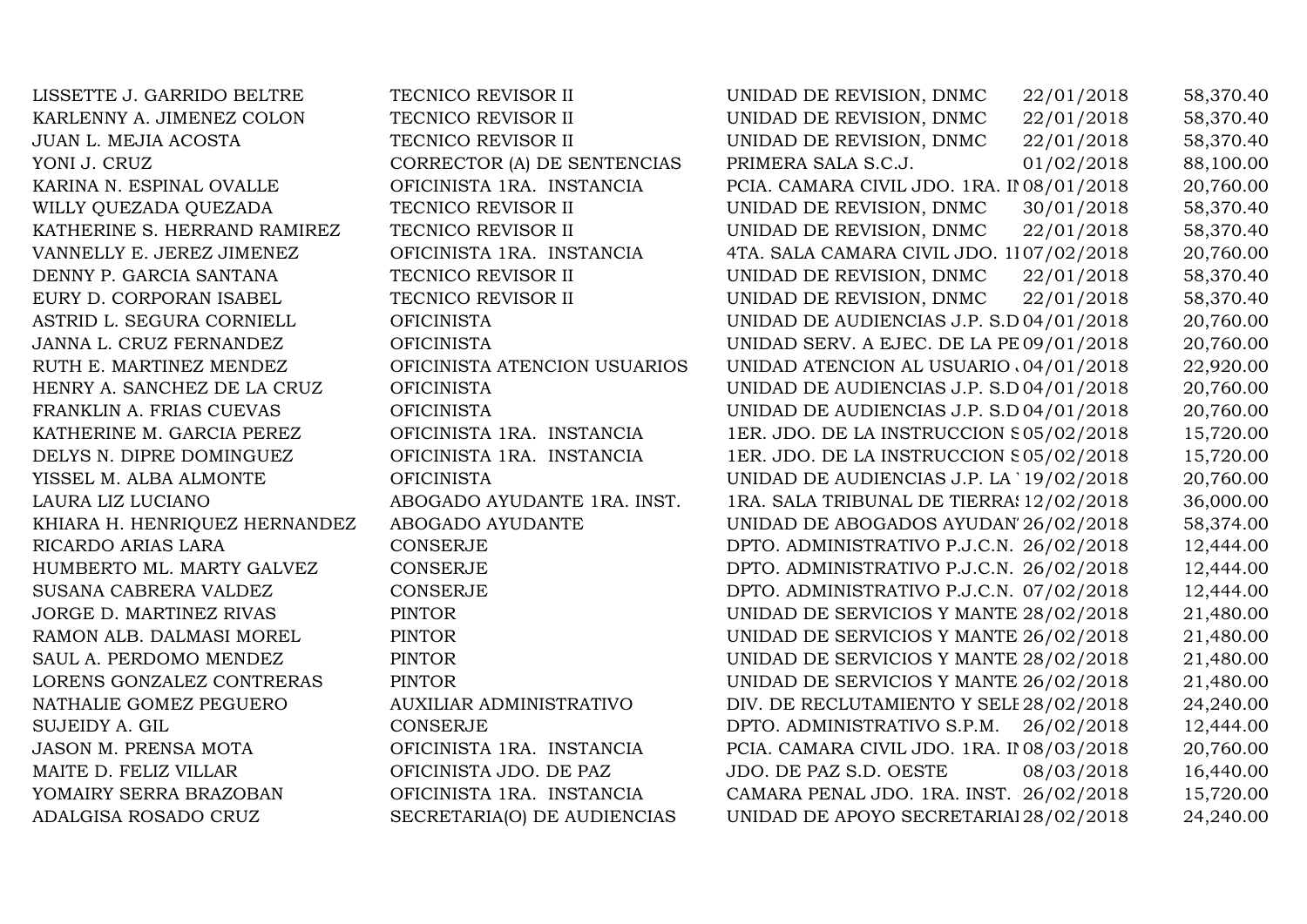RAMON A. HICIANO ROJAS AUXILIAR ADMINISTRATIVO

SERGIA O. SEVERINO PEREZ CONSERJE CONSERJE DPTO. ADMINISTRATIVO P.J.C.N. 08/03/2018 12,444.00<br>SAZULIA N. ROSADO MENA OFICINISTA JDO. DE PAZ JDO. DE PAZ DE LA 1RA. CIRC. D07/03/2018 16.440.00 SAZULIA N. ROSADO MENA OFICINISTA JDO. DE PAZ JDO. DE PAZ DE LA 1RA. CIRC. D.N. 07/03/2018 16,440.00 KATHERINE E. NOVAS SAVIÑON OFICINISTA 1RA. INSTANCIA 3RA. SALA CAMARA CIVIL JDO. 1113/03/2018 20,760.00<br>CARLOS M. TAPIA VALENZUELA OFICINISTA 1RA. INSTANCIA 3RA. SALA CAMARA CIVIL JDO. 1113/03/2018 20.760.00 CARLOS M. TAPIA VALENZUELA OFICINISTA 1RA. INSTANCIA 3RA. SALA CAMARA CIVIL JDO. 1113/03/2018 20,760.00<br>MELISSA M. VOLQUEZ SOTO OFICINISTA 1RA. INSTANCIA CAMARA CIVIL JDO.1RA.INST.S.C 12/03/2018 15,720.00 MELISSA M. VOLQUEZ SOTO OFICINISTA 1RA. INSTANCIA CAMARA CIVIL JDO.1RA.INST.S.C.12/03/2018 15,720.00 MICHAEL J. ABREU GONZALEZ OFICINISTA 1RA. INSTANCIA 1RA. SALA CAMARA CIVIL JDO. 1126/03/2018 15,720.00<br>ZAMANTHA AOUINO PEREZ OFICINISTA 1RA. INSTANCIA 1RA. SALA CAMARA CIVIL JDO. 1121/03/2018 15.720.00 ZAMANTHA AQUINO PEREZ OFICINISTA 1RA. INSTANCIA 1RA. SALA CAMARA CIVIL JDO. 1RA. INST. S.P.M. 21/03/2018 15,720.00 ELOISA CAPUTO RODRIGUEZ OFICINISTA 1RA. INSTANCIA 1RA. SALA CAMARA CIVIL JDO. 1121/03/2018 15,720.00<br>NATHAYRENI RAMIREZ PEREZ OFICINISTA 1RA. INSTANCIA NATHAYRENI RAMIREZ PEREZ OFICINISTA 1RA. INSTANCIA CAMARA CIVIL JDO. 1RA. INST. P.26/02/2018 15,720.00<br>ARIANNA DE LA ROSA LORA OFICINISTA 1RA. INSTANCIA CAMARA CIVI ARIANNA DE LA ROSA LORA OFICINISTA 1RA. INSTANCIA CAMARA CIVIL JDO.1RA.INST.S.C.26/03/2018 15,720.00 CLAUDIA G. PEÑA SOTO OFICINISTA 1RA. INSTANCIA PCIA. CAMARA CIVIL JDO. 1RA. INST. D.N. 19/02/2018 20,760.00 YUREIDY MATOS GARCIA ASESOR INSPECTORIA GENERAL DEL CONSEJO DEL PODER JUDICIAL 14/03/2018 21,000.00 KELISER MADRIGAL LORENZO OFICINISTA 1RA. INSTANCIA JDO. DE LA INSTRUCCION EL SEIBO02/04/2018 15,720.00 REYNA D. ASENCIO BATISTA OFICINISTA J.O. TRIBUNAL DE TIERRAS J.O. BARAHONA 02/04/2018 15,720.00 KELVIN R. INFANTE LOPEZ OFICINISTA J.O. TRIBUNAL DE TIERRAS J.O. PUERTO PLATA 26/03/2018 15,720.00 JUAN M. GOMEZ OVALLES OFICINISTA 1RA. INSTANCIA 3RA. SALA CAMARA CIVIL JDO. 1RA. INST. SANTIAGO 09/04/2018 15,720.00 ESMERALDA N. PERALTA CAPELLAN OFICINISTA UNIDAD SERV. 1RA. INST. J.P. SANTIAGO 02/04/2018 22,920.00 DIV. DE RECLUTAMIENTO Y SELE 16/04/2018 24,240.00<br>SECCION DE TRANSPORTACION 04/04/2018 24.240.00 LIBERTO A. CASTAÑO CHOFER SECCION DE TRANSPORTACION 04/04/2018 24,240.00 ISAAC E. DE JESUS ACOSTA OFICINISTA J.O. TRIBUNAL DE TIERRAS J.O. SAMANA 18/04/2018 15,720.00 DARLING DE LEON MENDOZA EBANISTA II S.C.J. TALLER DE EBANISTERIA 16/04/2018 34,980.00 YORJANI CEDEÑO OFICINISTA 1RA. INSTANCIA TRIBUNAL COL. C/P JDO. 1RA. INST. LA ALTAGRACIA 25/04/2018 15,720.00 RUMAIRYS REYES FERNANDEZ OFICINISTA UNIDAD DE AUDIENCIAS J.P. BAI 10/04/2018 18,780.00<br>2,444.00 YINERY A. TEJEDA CONCEPCIÓN CONSERJE-MENSAJERO(A) DPTO. ADMINISTRATIVO LA VEGA 23/03/2018 12,444.00 YINERY A. TEJEDA CONCEPCIÓN CONSERJE-MENSAJERO(A) DPTO. ADMINISTRATIVO LA VEGA23/03/2018 12,444.00<br>EDUARDO J. SOSA ROSARIO OFICINISTA UNIDAD SERV. A EJEC. DE LA PE 11/04/2018 24,240.00 EDUARDO J. SOSA ROSARIO OFICINISTA UNIDAD SERV. A EJEC. DE LA PENA J.P. S.D. 11/04/2018 24,240.00 JOHAN S. NOVAS COLON OFICINISTA UNIDAD SERV. A LA INSTRUCCION J.P. S.D. 11/04/2018 24,240.00 PAULA A. GARCIA ARIAS OFICINISTA UNIDAD CITAC. NOTIF. Y COM. J.P. S.D. 11/04/2018 24,240.00 CATERIN R. MEDINA TRINIDAD OFICINISTA UNIDAD SERV. A LA INSTRUCCION J.P. S.D. 11/04/2018 24,240.00 MARINILDA T. CASTILLO RAMIREZ OFICINISTA UNIDAD SERV. 1RA. INST. J.P. S.I23/04/2018 24,240.00<br>KATHERINE Y. MATOS CARRASCO OFICINISTA UNIDAD SERV. A LA INSTRUCCIO 11/04/2018 24,240.00 KATHERINE Y. MATOS CARRASCO OFICINISTA UNIDAD SERV. A LA INSTRUCCIO 11/04/2018 24,240.00<br>ROSEDDY F. PIÑA VELEZ OFICINISTA OFICINISTA SOPORTE A JUECES J.P. S.D. 11/04/2018 24.240.00 ROSEDDY F. PIÑA VELEZ OFICINISTA SOPORTE A JUECES J.P. S.D. 11/04/2018 24,240.00 KRISTIAN D. RAMIREZ ROA OFICINISTA 1RA. INSTANCIA JDO. DE LA INSTRUCCION LAS M07/05/2018 13,362.00<br>PEDRO ANT. BATISTA ABREU PAROUEADOR UNIDAD DE SERVICIOS ADMINIS 13/04/2018 13.974.00 UNIDAD DE SERVICIOS ADMINISTRATIVOS 13/04/2018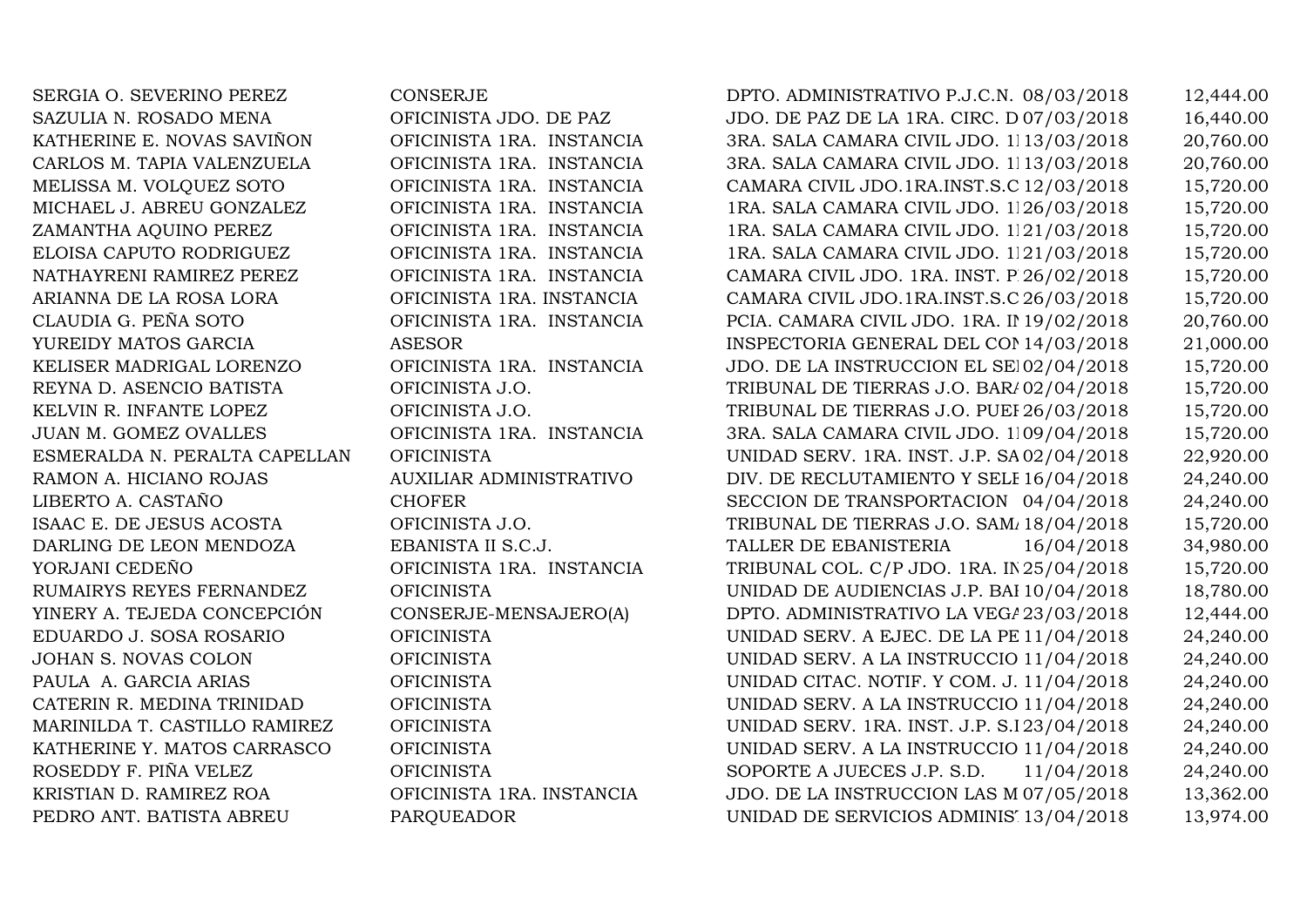YODENNIS M. DIAZ PEREZ ALGUACIL DE ESTRADOCARMELO ACOSTA VASQUEZ PORTEROOCTAVIO LORENZO FORTUNA<br>MANUEL ANT. JIMENEZ GOMEZ WILLIAM R. ORTIZ PUJOLS

LUIS MARIÑEZ PEÑA SEGURIDAD DE PLANTA OFIC. DE SEGURIDAD S.C.J. 01/05/2018 19,197.23<br>SONIA Y. RODRIGUEZ DE LA ROSA OFICINISTA UNIDAD SERV. A EJEC. DE LA PE 04/05/2018 24.240.00 SONIA Y. RODRIGUEZ DE LA ROSA OFICINISTA UNIDAD SERV. A EJEC. DE LA PE04/05/2018 24,240.00<br>GENEL AQUINO MARIÑEZ OFICINISTA 1RA. INSTANCIA 4TO. TRIBUNAL COL. C/P JDO. 1124/04/2018 20.760.00 GISBEL AQUINO MARIÑEZ OFICINISTA 1RA. INSTANCIA 4TO. TRIBUNAL COL. C/P JDO. 1RA. INST. D.N. 24/04/2018 20,760.00 JHONATAN RODRIGUEZ GARCIA MENSAJERO EXTERNO SALA CIVIL TRIBUNAL N.N.A. S.D. 09/05/2018 15,402.00 MARIA MEDINA SENA CONSERJE DPTO. ADMINISTRATIVO PJ S.C.J.04/09/2014 14,160.00 RAYSA R. TRINIDAD DE RUIZ SECRETARIA CENTRO DE ATENCION AL USUARIO23/01/2017 39,992.40 JDO. DE LA INSTRUCCION PEDEI 18/02/2016 14,760.00<br>SALA CIVIL TRIBUNAL N.N.A. DUA07/02/2017 12,444.00 CAROLINA ALT. RODRIGUEZ BRITO CONSERJE SALA CIVIL TRIBUNAL N.N.A. DUA07/02/2017 12,444.00<br>CRUCITO MONTERO VALDEZ SEGURIDAD DE JUEZ SCJ TERCERA SALA S.C.J. 05/06/2012 26,352.00 CRUCITO MONTERO VALDEZ SEGURIDAD DE JUEZ SCJ TERCERA SALA S.C.J. 05/06/2012 26,352.00<br>CONULUS ALDEU DOLLUCO DE SEGURIDAD DE JUEZ SCJ TERLICULARI SULLAU SULLA SEGURI DE SULCULARI DE SEGURIDAD DE S SONIA Y. GARCIA POLANCO SECRETARIA (O) PRIMERA INSTANCIA 1RA. SALA CAMARA CIVIL JDO. 1RA. INST. SANTIAGO 08/05/2017 28,860.00 SARA P. DE LA CRUZ GOMEZ OFICINISTA CORTE CORTE DE TRABAJO LA VEGA 13/06/2016 17,640.00 FERNANDO A. ALCANTARA ARCHIVISTA OFIC. DE ARCHIVO SECRETARIA GENERAL S.C.J. 06/02/2017 20,160.00 DPTO. ADMINISTRATIVO PJ S.C.J 15/02/2002 12,444.00<br>CAMARA PENAL CORTE APEL. BA 26/12/2013 24.240.00 JUAN I. FERRERAS SUAZO CHOFER CAMARA PENAL CORTE APEL. BARAHONA 26/12/2013 24,240.00 LEONARDA FAMILIA AQUINO CONSERJE DPTO. ADMINISTRATIVO S.D. OESTE21/04/2004 13,440.00 ERNESTINA E. CABRERA DE GERMAN CAMARERO III DIV. DE RELACIONES PUBLICAS '22/04/2004 28,860.00<br>DIV. DE RELACIONES PUBLICAS '22/04/2004 28,860.00 JUAN B. ALCANTARA SOTO CONSERJE DPTO. ADMINISTRATIVO TRIBUNALES FAMILIA 21/04/2004 13,440.00 MANUEL ARMANDO ARIAS VIGILANTE DPTO. ADMINISTRATIVO PERAVIA01/07/2004 12,444.00 JORGE ANT. PERALTA DOMINGUEZ VIGILANTE JORGE PAZ ESPERANZA 02/08/2004 12,444.00<br>MANUEL DE JS. ROJAS CHALAS VIGILANTE DETO. ADMINISTRATIVO JDOS. D07/10/2004 13.618.81 MANUEL DE JS. ROJAS CHALAS VIGILANTE DPTO. ADMINISTRATIVO JDOS. DE TRANS. D.N. 07/10/2004 13,618.81 SIXTO GARCIA VIGILANTE TALLER DE EBANISTERIA 07/10/2004 13,618.81 RAMON DE LA C. SANTANA PEGUERO VIGILANTE TALLER DE EBANISTERIA 15/11/2004 13,680.00<br>ANTONIO E. CEDEÑO MILLIARD VIGILANTE JOO. DE PAZ DE LA 1RA. CIRC. D02/11/2004 12.780.00 ANTONIO E. CEDEÑO MILLIARD VIGILANTE VIGILANTE JDO. DE PAZ DE LA 1RA. CIRC. D $02/11/2004$  12,780.00 RAMON A. TINEO DIAZ MAYORDOMO III DPTO. ADMINISTRATIVO TRIBUN/29/11/2004 18.720.00 RAMON A. TINEO DIAZ MAYORDOMO III DPTO. ADMINISTRATIVO TRIBUN/29/11/2004 18,720.00<br>CESAR RINCON TEJEDA VIGILANTE DIRECCION DE FAMILIA, NIÑEZ, 129/11/2004 13,680.00 CESAR RINCON TEJEDA VIGILANTE DIRECCION DE FAMILIA, NIÑEZ, 129/11/2004 13,680.00<br>DIRECCION DE FAMILIA, NIÑEZ, 129/11/2004 13,680.00 BLAS GERARDO HEREDIA VIGILANTE JDO. DE PAZ VICENTE NOBLE 25/01/2005 12,444.00 RAFAEL A. MANCEBO VIGILANTE DIRECCION DE FAMILIA, NIÑEZ, ADOLESCENCIA Y GENERO 17/03/2005 13,800.00 MARIA D. MATOS CASTILLO CONSERJE DPTO. ADMINISTRATIVO S.D. 04/04/2005 14,160.00 JORGE A. TONOS PEÑA CONSERJE DPTO. ADMINISTRATIVO BARAHONA21/04/2005 12,444.00 PEDRO BELLO PERALTA VIGILANTE DPTO. ADMINISTRATIVO PJ S.C.J.27/04/2005 13,800.00 DPTO. ADMINISTRATIVO N.N.A. S.21/04/2005 12,444.00<br>DIRECCION ADMINISTRATIVA 04/05/2005 67.082.40 SUPERVISOR(A) ADMINISTRATIVO DIRECCION ADMINISTRATIVA 04/05/2005 67,082.40<br>ALGUACIL DE ESTRADO 2DA. SALA CAMARA CIVIL CORTE 25/04/2005 14.760.00 2DA. SALA CAMARA CIVIL CORTE 25/04/2005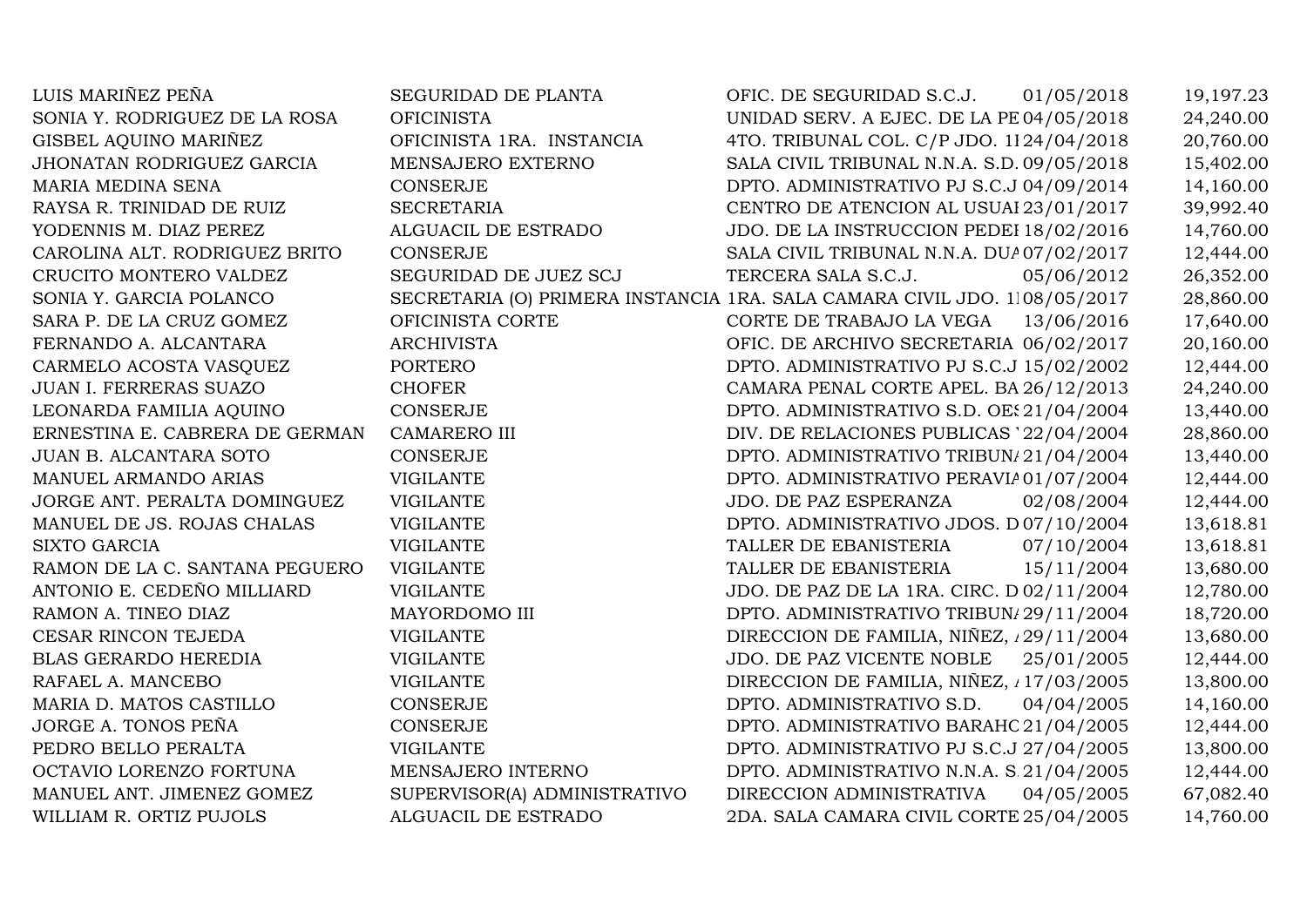JOSE DE LAS M. CIPRIAN SANCHEZ VIGILANTE DPTO. ADMINISTRATIVO S.C. 13/06/2005 12,780.00<br>MATILDES ALCANTARA VALDEZ CONSERJE DPTO. ADMINISTRATIVO PJ S.C.J 16/06/2005 14.160.00 MATILDES ALCANTARA VALDEZ CONSERJE CONSERUE DPTO. ADMINISTRATIVO PJ S.C.J 16/06/2005 14,160.00<br>DPTO. ADMINISTRATIVO PUERTO 31/05/2005 12,444.00 JOSE FCO. ABREU MOTA VIGILANTE DPTO. ADMINISTRATIVO PUERTO PLATA 31/05/2005 12,444.00 RAMON E. DOÑE VIGILANTE DPTO. ADMINISTRATIVO PJ CORTE DE APELACION D.N. 04/08/2005 13,800.00 VIRGILIO ANT. JIMENEZ LEGUISAMO PLOMERO<br>JULIAN R. SENA PEREZ MAYORDOMO III DPTO. ADMINISTRATIVO PJ S.C.J 11/08/2005 21,480.00<br>DPTO. ADMINISTRATIVO LA ROM/31/08/2005 13,800.00 JULIAN R. SENA PEREZ MAYORDOMO III DPTO. ADMINISTRATIVO LA ROMANA 31/08/2005 13,800.00 ISIDRO CASTILLO VASQUEZ ELECTRICISTA I UNIDAD DE SERVICIOS Y MANTENIMIENTO 05/10/2005 23,280.00 SERGIO RAMIREZ VALENZUELA VIGILANTE DPTO. ADMINISTRATIVO PJ CORTE DE APELACION D.N. 25/11/2005 13,800.00 JULIAN GARCIA MENSAJERO EXTERNOSECCION DE TRAMITES Y CORRE 12/10/2005 22,800.00<br>UNIDAD DE SERVICIOS Y MANTE 31/10/2005 54,648.00 JOSE A. FRIAS LOPEZ SUPERVISOR (A) DE MANTENIMIENTO UNIDAD DE SERVICIOS Y MANTENIMIENTO 31/10/2005 54,648.00 GENEROSO GERONIMO SHEPARD VIGILANTE DPTO. ADMINISTRATIVO SAMANA06/12/2005 13,680.00 CANDIDA R. CORPORAN SANTOS CONSERJE DPTO. ADMINISTRATIVO PJ CORTE DE APELACION D.N. 13/12/2005 14,160.00 FREDY TAVERAS DE JESUS VIGILANTE VIGLANTE JDO. DE PAZ S.D. NORTE 02/02/2006 13,680.00<br>CARLOS ML. FELIZ FERRERAS VIGILANTE DPTO. ADMINISTRATIVO BARAHC 07/02/2006 12.444.00 CARLOS ML. FELIZ FERRERAS VIGILANTE DPTO. ADMINISTRATIVO BARAHONA07/02/2006 12,444.00 ESMEDIN REYES CUEVAS CONSERJE CONSERUE DIRECCION DE PLANIFICACION Y 24/01/2006 14,160.00<br>DIRECCION DE PLANIFICACION Y 24/01/2006 21,480.00 NELSON G. GEORGE SIMON PINTOR PINTOR UNIDAD DE SERVICIOS Y MANTE 08/02/2006 21,480.00<br>DAMON ANTE ORING ALEXANDER DE L'ENGLISE DI TRES ENTRENO DE SERVICIOS Y MANTE 08/02/2006 21,480.00 RAMON ANT. ORTIZ MARTINEZ MENSAJERO EXTERNO SECRETARIA GENERAL S.C.J. 06/03/2006 22,800.00<br>CARMEN G. CAMILO UREÑA SUPERVISORIA) ADMINISTRATIVO DIRECCION ADMINISTRATIVA 01/03/2006 67.082.40 SUPERVISOR(A) ADMINISTRATIVO DIRECCION ADMINISTRATIVA 01/03/2006 67,082.40<br>DPTO. ADMINISTRATIVO LA ALTA 14/03/2006 12,444.00 AVELINO FORNE ROBLES PORTERODPTO. ADMINISTRATIVO LA ALTA $14/03/2006$  12,444.00 DPTO. ADMINISTRATIVO SANTIAC 27/04/2006 12,444.00 LUZ M. GENAO CONSERJE DPTO. ADMINISTRATIVO SANTIAGO27/04/2006 12,444.00 BIENVENIDO ANT. RUIZ Y ROSARIO VIGILANTE JDO. DE PAZ SAN RAFAEL DEL YUMA 03/07/2006 12,444.00 LUCIANO RODRIGUEZ VASQUEZ VIGILANTE DPTO. ADMINISTRATIVO PUERTO PLATA 05/05/2006 12,444.00 ROSA D. ACOSTA CACERES CONSERJE DPTO. ADMINISTRATIVO BAORUCO05/06/2006 12,444.00 JUAN ALB. ACOSTA HIDALGO VIGILANTE JDO. DE PAZ TENARES 07/06/2006 12,444.00 JUAN P. HERNANDEZ JAPA CHOFER CORTE DE APEL. N.N.A. S.P.M. 30/06/2006 24,240.00 JUAN HERASME CUEVAS PORTERO DPTO. ADMINISTRATIVO S.P.M. 13/07/2006 12,444.00 ERASMO F. DEL CARMEN GREGORIO SEGURIDAD DE JUEZ SCJ TERCERA SALA S.C.J.  $02/09/2015$  27,550.00<br>JUANA F. RODRIGUEZ VILLANUEVA OFICINISTA 1RA. INSTANCIA 7MA. SALA CAMARA CIVIL JDO. 101/11/2016 20.760.00 JUAN FRA FRA ARA FRANCIA CIVIL JE PORTERO PORTERO 191/11/2016 PORTERO 12,444.00 NICOLAS GUERRERO<br>ANDRES ANT. CAPELLAN MOYA DPTO. ADMINISTRATIVO LA ALTA $17/08/2006$  12,444.00 UNIDAD DE DIFUSION CULTURAI 04/10/2006 9,000.00 ANDRES ANT. CAPELLAN MOYA INSTRUCTOR-CANTOR DEL CORO DOMINGO CAMPOS MATEO VIGILANTE UNIDAD DE DIFUSION CULTURAI 04/10/2006 9,000.00<br>DPTO. ADMINISTRATIVO BARAHC 04/10/2006 12,444.00 DOMINGO CAMPOS MATEO VIGILANTE DPTO. ADMINISTRATIVO BARAHONA04/10/2006 12,444.00 SEGUNDO DEL ROSARIO SANCHEZ SEGURIDAD DE JUEZ SCJ TERCERA SALA S.C.J. 24/08/2015 14,400.00<br>ESEQUIER MATOS ACOSTA VIGILANTE JUEZ SCJ JDO. DE PAZ PARAISO 29/11/2006 12,444.00 ESEQUIER MATOS ACOSTA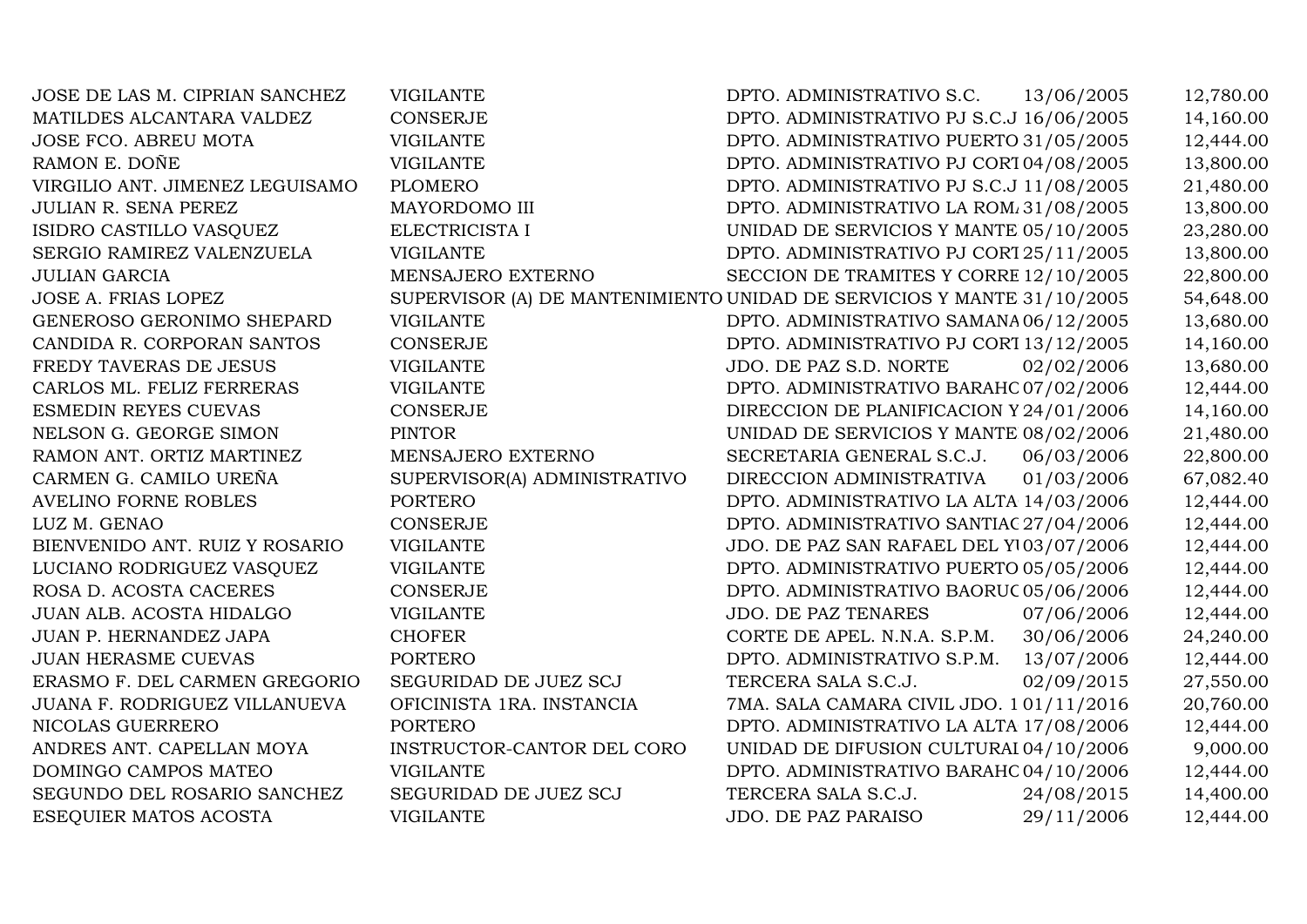| LUIS S. PEREZ RAMIREZ         | <b>VIGILANTE</b>                                                        | <b>JDO. DE PAZ OVIEDO</b>                 | 30/11/2006 | 12,444.00 |
|-------------------------------|-------------------------------------------------------------------------|-------------------------------------------|------------|-----------|
| JUAN I. HERNANDEZ SANCHEZ     | <b>VIGILANTE</b>                                                        | DPTO. ADMINISTRATIVO S.P.M.               | 29/11/2006 | 12,444.00 |
| EDINSON PEREZ GONZALEZ        | <b>VIGILANTE</b>                                                        | JDO. DE PAZ UVILLA                        | 16/02/2007 | 12,444.00 |
| ROSA A. MORENO GARCIA         | COORDINADOR CENTRO DE MEDIACI CENTRO DE MEDIACION JUDICIA01/01/2007     |                                           |            | 77,836.80 |
| JOSE A. JIMENEZ CARELA        | <b>VIGILANTE</b>                                                        | DPTO. ADMINISTRATIVO S.P.M.               | 08/03/2007 | 12,444.00 |
| NIDIA E. REYNOSO MATOS        | <b>MEDIADOR</b>                                                         | CENTRO DE MEDIACION JUDICIA 20/03/2007    |            | 67,082.40 |
| PETRONILA ROSARIO ADAMES      | COORDINADOR CENTRO DE MEDIACI CENTRO DE MEDIACION JUDICIA 20/03/2007    |                                           |            | 77,836.80 |
| JUANA E. BARE GUZMAN          | COORDINADOR CENTRO DE MEDIACI CENTRO DE MEDIACION JUDICIA 20/03/2007    |                                           |            | 77,836.80 |
| PABLO BAEZ RODRIGUEZ          | ENCARGADO(A) OFICINA ADMINISTRA DPTO. ADMINISTRATIVO LA ROM/08/03/2007  |                                           |            | 67,405.20 |
| SANTO F. CARRASCO TERRERO     | <b>ANALISTA JURIDICO</b>                                                | UNIDAD DE APOYO REGISTRAL J 23/04/2007    |            | 54,885.60 |
| LUCIA M. ESTRELLA DIAZ        | ABOGADO AYUDANTE CORTE                                                  | CORTE DE APEL. MONTE CRISTI 27/10/2014    |            | 48,894.00 |
| SANTO A. CASILLA BAUTISTA     | <b>ARCHIVISTA</b>                                                       | OFIC. DE ARCHIVO JUDICIAL PJ : 15/02/2018 |            | 16,440.00 |
| VICTOR M. MOREL DE LA PAZ     | <b>ARCHIVISTA</b>                                                       | OFIC. DE ARCHIVO JUDICIAL PJ : 15/02/2018 |            | 16,440.00 |
| ANTONIO FRIAS CASTRO          | <b>CAMARERO III</b>                                                     | UNIDAD DE SERVICIOS ADMINIS' 13/08/2007   |            | 28,860.00 |
| BELKIS D. BELTRE OZORIA       | AGENTE DE CONSERVACION                                                  | CUSTODIA Y SERVICIO ARCHIVO 01/02/2018    |            | 16,440.00 |
| CARMEN PEÑA                   | <b>CONSERJE</b>                                                         | REGISTRO DE TITULOS S.F.M.                | 01/08/2016 | 12,444.00 |
| EDIBURGA PINEDA FRIAS         | <b>ARCHIVISTA</b>                                                       | ARCHIVO ACTIVO J.I. S.C.                  | 15/08/2007 | 24,240.00 |
| <b>HILARIO FRIAS FRIAS</b>    | <b>CAMARERO I</b>                                                       | DIV. DE RELACIONES PUBLICAS '15/08/2007   |            | 38,088.00 |
| CRISTIAN GONZALES             | ALGUACIL DE ESTRADO                                                     | JDO. DE 1RA. INST. CONSTANZA 08/08/2007   |            | 14,760.00 |
| LEANDRO CONCEPCION DE LA ROSA | PARQUEADOR                                                              | UNIDAD DE SERVICIOS ADMINIS' 22/12/2008   |            | 16,440.00 |
| LEONARDO RODRIGUEZ LORA       | <b>CHOFER</b>                                                           | UNIDAD DE SERVICIOS ADMINIS' 13/08/2007   |            | 24,240.00 |
| PURITA GARCIA GONZALEZ        | <b>CONSERJE</b>                                                         | REGISTRO DE TITULOS PUERTO 101/08/2016    |            | 12,444.00 |
| RAFAEL MORILLO                | <b>CHOFER</b>                                                           | UNIDAD DE SERVICIOS ADMINIS' 22/12/2008   |            | 24,240.00 |
| JOSE A. CERDA COPLIN          | <b>VIGILANTE</b>                                                        | TRIBUNAL N.N.A. ESPAILLAT                 | 04/09/2001 | 12,444.00 |
| FELIX ML. ROSADO              | <b>VIGILANTE</b>                                                        | DPTO. ADMINISTRATIVO SANTIAC 02/05/2000   |            | 12,444.00 |
| FRANCISCO SANCHEZ             | <b>JARDINERO</b>                                                        | DPTO. ADMINISTRATIVO ESPAILL 28/03/2001   |            | 12,444.00 |
| HILARIO J. HOLGUIN SANTOS     | <b>VIGILANTE</b>                                                        | SALA PENAL TRIBUNAL N.N.A. LA 01/03/2001  |            | 12,444.00 |
| <b>JESUS SILVERIO</b>         | <b>VIGILANTE</b>                                                        | SALA PENAL 1ER. TRIBUNAL N.N. 15/09/1999  |            | 12,444.00 |
| NORMA C. ESCOBOZA             | <b>CONSERJE</b>                                                         | DPTO. ADMINISTRATIVO ESPAILL 29/12/2000   |            | 12,444.00 |
| LORENZA M. ESPINAL            | <b>CONSERJE</b>                                                         | TRIBUNAL N.N.A. VALVERDE                  | 02/07/2001 | 12,444.00 |
| LEONOR SANTOS PEREZ           | <b>CONSERJE</b>                                                         | TRIBUNAL N.N.A. SANCHEZ RAMI 04/07/2001   |            | 12,444.00 |
| PABLO Y. ROSARIO TERRERO      | ENCARGADO(A) OFICINA ADMINISTRA DPTO. ADMINISTRATIVO JDOS. D 02/11/2000 |                                           |            | 45,600.00 |
| ADOLFO C. LORA                | <b>VIGILANTE</b>                                                        | DPTO. ADMINISTRATIVO CORTE 101/05/2002    |            | 12,780.00 |
|                               |                                                                         |                                           |            |           |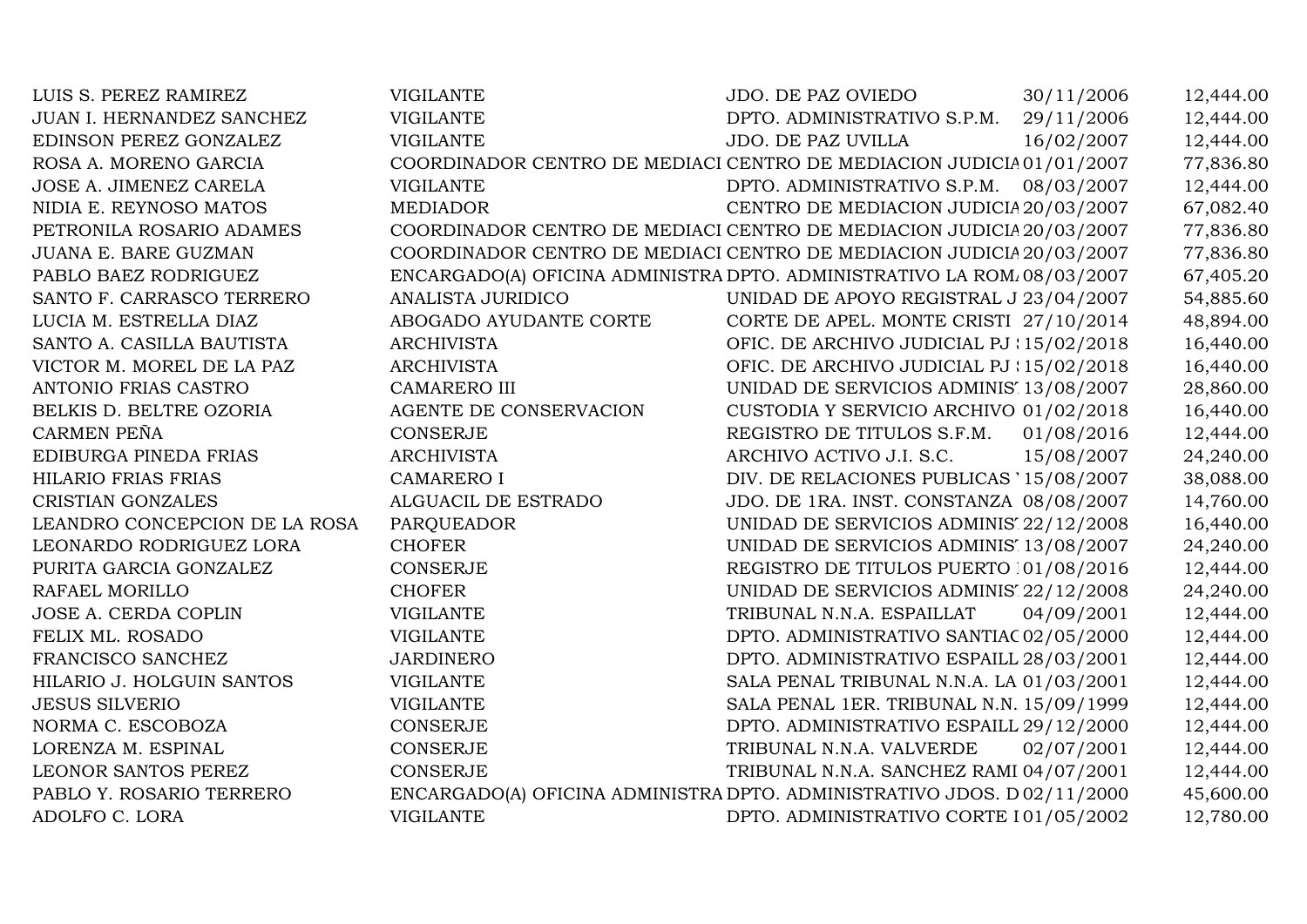| ALBA I. BARRIENTOS VALDEZ     | CONSERJE-MENSAJERO(A)                                                      | JDO. DE PAZ EL LLANO                      | 02/11/2001 | 12,444.00 |
|-------------------------------|----------------------------------------------------------------------------|-------------------------------------------|------------|-----------|
| BERNALDO SANTANA ENCARNACION  | <b>JARDINERO</b>                                                           | DPTO. ADMINISTRATIVO S.C.                 | 09/10/2001 | 14,160.00 |
| RAMONA C. SOTO MARTINEZ       | OFICINISTA CITACIONES Y NOTIFICAC CENTRO DE CITACIONES P.J.C.N. 14/02/2001 |                                           |            | 21,000.00 |
| CESAR SANCHEZ                 | <b>VIGILANTE</b>                                                           | JDO. DE PAZ BAJOS DE HAINA 12/12/2001     |            | 12,444.00 |
| DANIEL FELIZ TEJEDA           | <b>CONSERJE</b>                                                            | DPTO. ADMINISTRATIVO PJ S.C.J 01/11/2000  |            | 14,160.00 |
| DIGNA OGANDO                  | <b>CONSERJE</b>                                                            | DPTO. ADMINISTRATIVO S.J.M.               | 10/05/2001 | 12,444.00 |
| ELIOENAI ANT. MEDINA MEJIA    | DIRECTOR CORO DEL PODER JUDICI UNIDAD DE DIFUSION CULTURAI 01/09/2001      |                                           |            | 28,860.00 |
| LIRIO RAMIREZ CORNIELES       | <b>PLOMERO</b>                                                             | DPTO. ADMINISTRATIVO P.J.C.N. 12/02/2002  |            | 18,360.00 |
| DIONICIO G. VALERIO CRUZ      | <b>VIGILANTE</b>                                                           | SALA PENAL TRIBUNAL N.N.A. LA 27/11/2001  |            | 12,444.00 |
| TRINIDAD VILLAFAÑA GONZALEZ   | <b>VIGILANTE</b>                                                           | DPTO. ADMINISTRATIVO SANCHE 13/11/2001    |            | 12,444.00 |
| <b>RAMON MARTE</b>            | <b>JARDINERO</b>                                                           | DPTO. ADMINISTRATIVO SANTIAC 23/09/2002   |            | 12,444.00 |
| PEDRO A. PADILLA VARGAS       | <b>JARDINERO</b>                                                           | DPTO. ADMINISTRATIVO SANTIAC 23/09/2002   |            | 12,444.00 |
| GENARO D. MARTE SANTOS        | MAYORDOMO I                                                                | DPTO. ADMINISTRATIVO LA VEGA01/05/2002    |            | 16,920.00 |
| RAMON CARO DE LEON            | <b>VIGILANTE</b>                                                           | DPTO. ADMINISTRATIVO S.C.                 | 28/04/2000 | 12,444.00 |
| SANDRO CABRAL                 | <b>VIGILANTE</b>                                                           | TRIBUNAL N.N.A. S.J.M.                    | 12/12/2001 | 12,444.00 |
| SANTO A. AMADOR GONZALEZ      | MAYORDOMO III                                                              | DPTO. ADMINISTRATIVO CORTE I 16/04/2001   |            | 16,920.00 |
| <b>VINICIO HERRERA</b>        | <b>JARDINERO</b>                                                           | DPTO. ADMINISTRATIVO S.P.M.               | 08/08/2001 | 12,444.00 |
| URSIMIDIO PACHECO PEGUERO     | <b>CONSERJE</b>                                                            | DPTO. ADMINISTRATIVO JDOS. D02/10/2001    |            | 12,444.00 |
| LEOPOLDO TEJEDA ALCANTARA     | <b>VIGILANTE</b>                                                           | DPTO. ADMINISTRATIVO PJ S.C.J 15/11/2000  |            | 12,900.00 |
| LUCILA D. ALVAREZ ALVAREZ     | <b>CONSERJE</b>                                                            | JDO. DE PAZ DE LA 2DA. CIRC. S 25/06/2001 |            | 12,444.00 |
| LUISA MORA DE LOS SANTOS      | <b>CONSERJE</b>                                                            | DPTO. ADMINISTRATIVO S.J.M.               | 07/05/2001 | 12,444.00 |
| LUISA ARBOLEDA SANTANA        | <b>CONSERJE</b>                                                            | DPTO. ADMINISTRATIVO PJ CORT01/11/2000    |            | 14,160.00 |
| MANUEL RAMIREZ ROSADO         | <b>VIGILANTE</b>                                                           | DPTO. ADMINISTRATIVO S.J.M.               | 28/11/2001 | 12,444.00 |
| LUIS R. RIVAS UREÑA           | <b>VIGILANTE</b>                                                           | DPTO. ADMINISTRATIVO VALVER101/04/2002    |            | 12,444.00 |
| RAMON DE JS. RIVERA CAMPUSANO | <b>VIGILANTE</b>                                                           | JDO. DE PAZ NIGUA                         | 07/02/2001 | 12,444.00 |
| MARIANO URBAEZ DEL JESUS      | <b>VIGILANTE</b>                                                           | JDO. DE LA INSTRUCCION SAN J(01/01/2001   |            | 12,444.00 |
| MELANEA MATOS MEJIA           | <b>CONSERJE</b>                                                            | JDO. DE LA INSTRUCCION SAN J(29/12/2000   |            | 12,444.00 |
| MERCEDES LEDESMA FELIZ        | <b>CONSERJE</b>                                                            | DPTO. ADMINISTRATIVO PJ CORT01/11/2000    |            | 14,160.00 |
| MIGUEL B. TERRERO FERRERAS    | <b>VIGILANTE</b>                                                           | JDO. DE PAZ PEDERNALES                    | 01/06/2000 | 12,444.00 |
| MILAGROS CEBALLOS             | MENSAJERO INTERNO                                                          | DPTO. ADMINISTRATIVO S.C.                 | 18/07/2001 | 12,444.00 |
| JUAN B. JIMENEZ RODRIGUEZ     | <b>VIGILANTE</b>                                                           | DPTO. ADMINISTRATIVO SANTIAC 01/03/2001   |            | 12,444.00 |
| RAFAEL MENDEZ                 | MENSAJERO EXTERNO                                                          | DPTO. ADMINISTRATIVO BARAHC 14/02/2003    |            | 16,440.00 |
| IGNACIO RIVERA ROSARIO        | <b>JARDINERO</b>                                                           | DPTO. ADMINISTRATIVO PJ S.C.J 06/08/2015  |            | 14,160.00 |
|                               |                                                                            |                                           |            |           |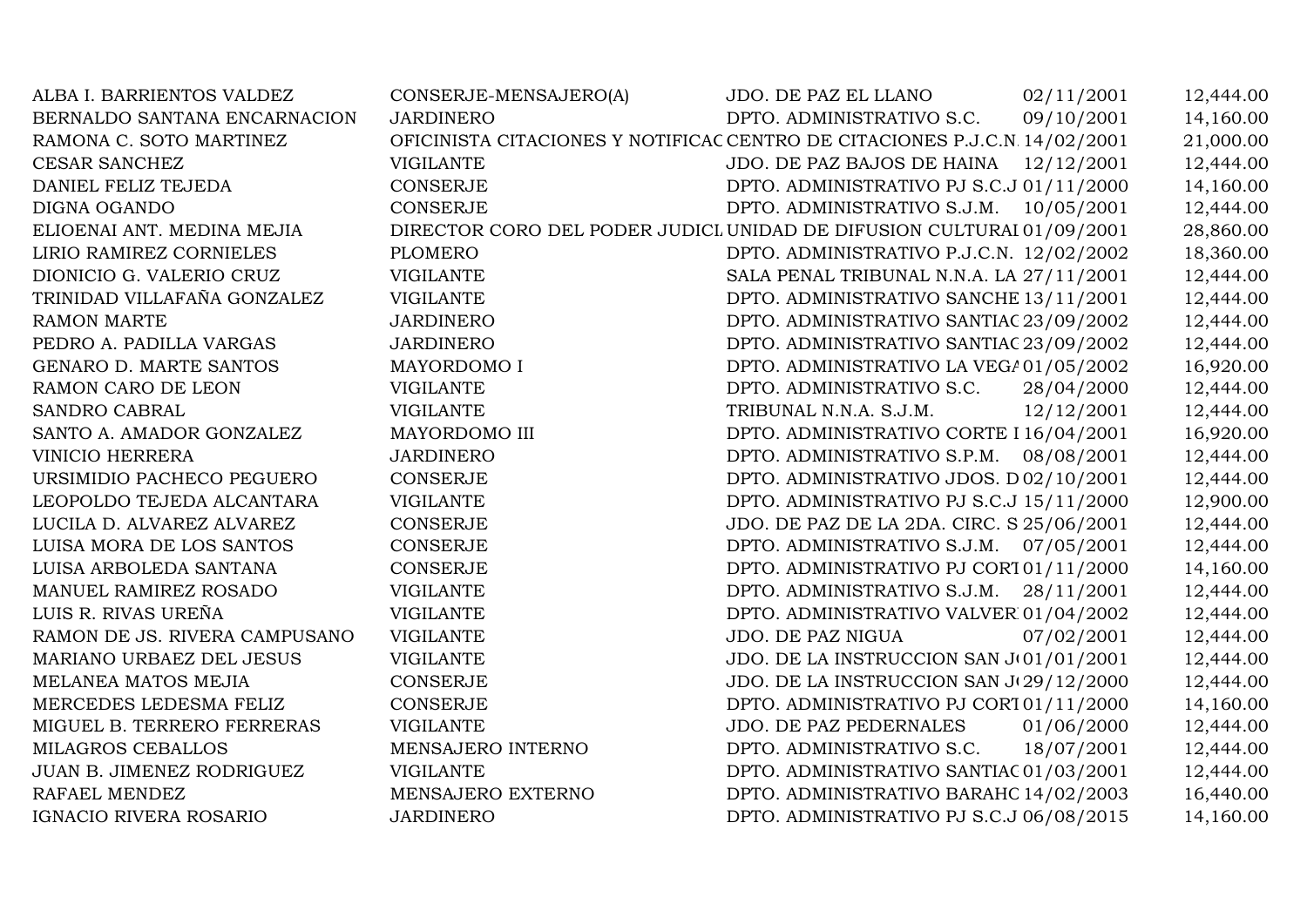| MARCOS ALCALA JAZMIN              | <b>VIGILANTE</b>                                                        | DPTO. ADMINISTRATIVO SAMANA 14/08/2003   |            | 12,444.00  |
|-----------------------------------|-------------------------------------------------------------------------|------------------------------------------|------------|------------|
| FELIPE DIPRE DE LA ROSA           | <b>VIGILANTE</b>                                                        | DPTO. ADMINISTRATIVO S.C.                | 24/11/2003 | 12,444.00  |
| PORFIRIO J. MATEO GUERRERO        | PIANISTA CORO DEL PODER JUDICIAI UNIDAD DE DIFUSION CULTURAI 02/12/2003 |                                          |            | 8,400.00   |
| <b>JUANA B. LLUVERES CASTILLO</b> | <b>CONSERJE</b>                                                         | DPTO. ADMINISTRATIVO TRIBUN/13/02/2004   |            | 13,440.00  |
| MARINO C. ROMAN FELIZ             | <b>AUXILIAR DE ALMACEN</b>                                              | DPTO. ADMINISTRATIVO S.D.                | 02/02/2004 | 18,720.00  |
| PEDRO R. FERNANDEZ PEREZ          | AUX. DEL CORO                                                           | UNIDAD DE DIFUSION CULTURAI 05/03/2004   |            | 7,200.00   |
| ORLANDO E. PEREZ                  | <b>CAMARERO III</b>                                                     | DIV. DE RELACIONES PUBLICAS '06/09/2007  |            | 28,860.00  |
| WILLIAM R. MEJIA                  | <b>VIGILANTE</b>                                                        | JDO. DE PAZ SABANA LARGA                 | 06/09/2007 | 12,444.00  |
| LUIS O. TEJEDA DE LOS SANTOS      | <b>VIGILANTE</b>                                                        | JDO. DE PAZ BOHECHIO                     | 25/09/2007 | 12,444.00  |
| JUAN DEL ROSARIO NUÑEZ            | <b>VIGILANTE</b>                                                        | DPTO. ADMINISTRATIVO PUERTO 23/10/2007   |            | 12,444.00  |
| FLORENCIO LORENZO                 | <b>VIGILANTE</b>                                                        | DPTO. ADMINISTRATIVO S.C.                | 13/11/2007 | 12,444.00  |
| SERGIO DE LA CRUZ MEDINA          | CONSERJE-MENSAJERO(A)                                                   | JDO. DE PAZ GUAYMATE                     | 15/11/2007 | 12,444.00  |
| FELIPA LIRIANO                    | <b>CONSERJE</b>                                                         | DPTO. ADMINISTRATIVO JUR. CIV01/10/2008  |            | 12,444.00  |
| YVELISSE FELIZ GARCIA             | <b>CONSERJE</b>                                                         | DPTO. ADMINISTRATIVO PJ S.C.J 02/03/2015 |            | 14,160.00  |
| MARTHA Y. TORIBIO                 | <b>MEDIADOR</b>                                                         | CENTRO DE MEDIACION JUDICIA 30/09/2008   |            | 67,082.40  |
| RAMONA ALCANTARA VALDEZ           | <b>CONSERJE</b>                                                         | DPTO. ADMINISTRATIVO PJ CORT09/12/2008   |            | 14,160.00  |
| GLADYS ALT. MARTINEZ RODRIGUEZ    | ABOGADO AYUDANTE 1RA. INST.                                             | TRIBUNAL COL. C/P JDO. 1RA. IN03/09/2014 |            | 36,000.00  |
| ANA Y. PEÑA TAVAREZ               | <b>MEDIADOR</b>                                                         | CENTRO DE MEDIACION JUDICIA 25/08/2014   |            | 67,082.40  |
| MAYRA T. HERNANDEZ GORIS          | <b>MEDIADOR</b>                                                         | CENTRO DE MEDIACION JUDICIA 21/07/2010   |            | 67,082.40  |
| ROSANNA V. MORENO PANIAGUA        | CONSERJE-MENSAJERO(A)                                                   | JDO. DE PAZ YAGUATE                      | 03/10/2016 | 12,444.00  |
| CHARLES I. JIMENEZ PEREZ          | ALGUACIL DE ESTRADO                                                     | JDO. DE PAZ S.C.                         | 18/08/2014 | 13,800.00  |
| PEDRO J. RONE MOSCOSO             | ASISTENTE DE JUEZ MIEMBRO SALA SEGUNDA SALA S.C.J.                      |                                          | 25/01/2012 | 54,885.60  |
| HECTOR A. DEÑO FIGUEREO           | SUPERVISOR DE PLANTAS ELECTRIC/ DPTO. DE INFRAESTRUCTURA FI: 13/03/2012 |                                          |            | 133,056.00 |
| DAMARIS A. PEREZ RODRIGUEZ        | <b>MEDIADOR</b>                                                         | CENTRO DE MEDIACION JUDICIA04/09/2014    |            | 67,082.40  |
| FRANCISCO J. MEJIA HOLGUIN        | <b>ARQUITECTO I</b>                                                     | UNIDAD DE OBRAS                          | 09/08/2017 | 60,984.00  |
| GLORIA A. MOJICA BELL             | ASESOR (A) IMPOSITIVO                                                   | 3RA. SALA TRIBUNAL SUPERIOR / 16/06/2015 |            | 43,420.80  |
| ALBIS A. CUEVAS MOTA              | SUPERVISOR(A) ADMINISTRATIVO ZOI DIRECCION ADMINISTRATIVA               |                                          | 07/11/2016 | 67,082.40  |
| <b>MARTINA FLORES</b>             | <b>CAMARERO III</b>                                                     | UNIDAD DE SERVICIOS ADMINIS' 27/04/2015  |            | 28,860.00  |
| RAFAEL A. LOPEZ NUÑEZ             | SUPERVISOR (A) DE MANTENIMIENTO UNIDAD DE SERVICIOS Y MANTE 12/10/2012  |                                          |            | 41,400.00  |
| REYNALDO ANT. CASTILLO MEJIA      | ANALISTA I CONTABILIDAD                                                 | DPTO. DE CONTABILIDAD                    | 12/11/2012 | 51,804.00  |
| VIRGINIA ALEJO PAREDES            | GERENTE DE TECNOLOGIAS                                                  | DPTO. DE TECNOLOGIA J.I.                 | 01/03/2017 | 117,532.80 |
| <b>JOSE FRIAS</b>                 | MAYORDOMO II                                                            | DPTO. ADMINISTRATIVO TRIB. SU 09/12/2014 |            | 18,120.00  |
| ANEUDY GOMEZ DOLORES              | MECANICO DE PLANTAS ELECTRICAS UNIDAD DE SERVICIOS Y MANTE 02/06/2014   |                                          |            | 29,580.00  |
|                                   |                                                                         |                                          |            |            |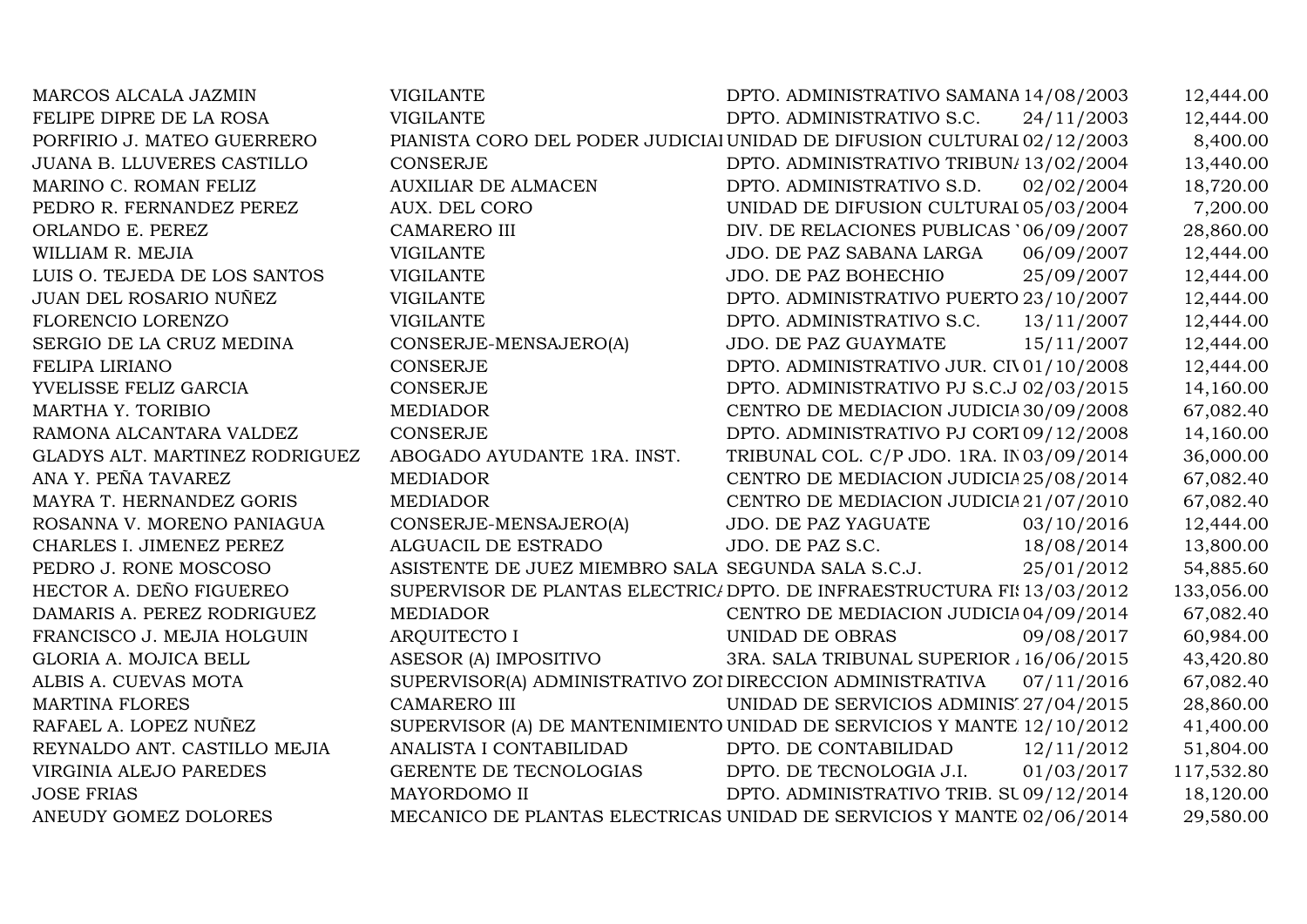ERNESTO ROQUEZ HERNANDEZ ALGUACIL DE ESTRADO ARSENIO REYES RODRIGUEZ CONTRALOR GENERAL CPJ UNIDAD CITAC. NOTIF. Y COM. J. 01/01/2018 14,760.00<br>CONTRALORIA GENERAL DEL CO 27/01/2014 250.000.00 CONTRALOR GENERAL CPJ CONTRALORIA GENERAL DEL CO 27/01/2014 250,000.00<br>ALGUACIL DE ESTRADO CAMARA PENAL JDO. 1RA. INST. 11/05/2015 14.760.00 HECTOR E. DE LA CRUZ GUZMAN SERGIO A. ALVAREZ PEREZ CAMARA PENAL JDO. 1RA. INST. 11/05/2015 14,760.00<br>COLLEGE TRESPORTATIVE CLUBS 201/05/2014 15:500.00 SERGIO A. ALVAREZ PEREZ SEGURIDAD DE JUEZ SCJ TERCERA SALA S.C.J. 21/03/2014 15,600.00<br>APOLINAR JAVIER GUTIERREZ CHOFER CHOFER CAMARA PENAL CORTE APEL. S.F04/03/2014 24,240.00 APOLINAR JAVIER GUTIERREZ CHOFER CHOFER CAMARA PENAL CORTE APEL. S.F04/03/2014 24,240.00<br>MARIA M. VASQUEZ DE JESUS ABOGADO AYUDANTE 1RA. INST. 1RA. SALA CAMARA CIVIL JDO. 1114/04/2014 36,000.00 MARIA M. VASQUEZ DE JESUS ABOGADO AYUDANTE 1RA. INST. 1RA. SALA CAMARA CIVIL JDO. 1114/04/2014 36,000.00<br>JULIA I. REYNOSO MALDONADO ARCHIVISTA ARCHIVO ACTIVO DEL REGISTRO 28/05/2015 24.240.00 JULIA I. REYNOSO MALDONADO ARCHIVISTA ARCHIVO ACTIVO DEL REGISTRO DE TITULOS D.N. 28/05/2015 24,240.00 SOCRATES ANT. MONTERO DIAZ DIRECTOR (A) REGIONAL MENSURAS DIRECCION REG. MENSURAS CAT. 02/06/2014 117,532.80<br>ALBA E. VASOUEZ DE MEDRANO SECRETARIA (O) DE DEPARTAMENTO DPTO. DE CONTABILIDAD 02/06/2014 37,920.00 SECRETARIA (O) DE DEPARTAMENTO DPTO. DE CONTABILIDAD 02/06/2014 37,920.00 ENC. NOMINAS DIV. DE NOMINAS 12/06/2017 117,532.80 LIDIA M. DE LA CRUZ GUZMAN ENC. NOMINAS DIV. DE NOMINAS 12/06/2017 117,532.80<br>MANUEL E. PEÑA PEREZ TECNICO DE REFRIGERACION DPTO. ADMINISTRATIVO PJ S.C.J 21/06/2017 22.800.00 TECNICO DE REFRIGERACION DPTO. ADMINISTRATIVO PJ S.C.J 21/06/2017 22,800.00<br>CONTRALORIA GENERAL DEL CO 17/03/2015 88.100.00 EVANGELISTA DE JESUS DE JESUS AUDITOR INT<br>ANTONIO MENDEZ FELIZ ARCHIVISTA CONTRALORIA GENERAL DEL CO 17/03/2015 88,100.00<br>OFIC. COORDINADORA ARCHIVO 01/02/2018 12.444.00 ANTONIO MENDEZ FELIZ ARCHIVISTA OFIC. COORDINADORA ARCHIVO JUDICIAL 01/02/2018 12,444.00 JOSE FCO. DE OLEO ENCARNACION CONSERJE-MENSAJERO(A) JDO. DE PAZ EL CERCADO 09/03/2015 12,444.00<br>LLIRA C. SIERRA RECIO ANALISTA JURIDICO DIV. DE JURISPRUDENCIA Y LEG 07/11/2014 44.902.80  $\begin{array}{ll}\n\text{LLIRA C. SIERRA RECIO} & \text{ANALISTA} \\
\text{DOMAL R. MORALES SEVERINO} & \text{CHOFFR}\n\end{array}$ DIV. DE JURISPRUDENCIA Y LEG 07/11/2014 44,902.80<br>SECCION DE TRANSPORTACION 13/01/2015 24.240.00 SECCION DE TRANSPORTACION 13/01/2015 24,240.00<br>DIRECCION DE POLITICAS PUBLI 14/11/2014 77,836.80 JOANNY ALT. TEJADA GOMEZ ASISTENTE DIRECCION POLITICAS PUBLICAS DIRECCION DE POLITICAS PUBLICAS 14/11/2014 77,836.80 WALTER ANT. CORDERO CIMMINOCOORDINADOR NACIONAL DE MEDIA CENTRO DE MEDIACION JURISDI05/12/2014 152,806.60<br>JDO. DE PAZ DE LA 1RA. CIRC. D 06/01/2015 12.780.00 LUIS F. BELTRE SANTOS VIGILANTE VIGLANTE JDO. DE PAZ DE LA 1RA. CIRC. D06/01/2015 12,780.00<br>LUIS ML. MOREL GENAO GESTOR ARCHIVO ACTIVO ARCHIVO ACTIVO JURISDICCION 01/02/2015 67.082.40 LUIS ML. MOREL GENAO GESTOR ARCHIVO ACTIVO MERCEDES RAMOS SANTANA CONSERJE ARCHIVO ACTIVO JURISDICCION 01/02/2015 67,082.40<br>DPTO. ADMINISTRATIVO S.P.M. 22/12/2014 12.444.00 MERCEDES RAMOS SANTANA CONSERJE DPTO. ADMINISTRATIVO S.P.M. 22/12/2014 12,444.00 ELIZABETH AMPARO RODRIGUEZ SECRETARIA (O) DPTO. DE TECNOLOGIA J.I. 09/02/2015 34,980.00<br>MINNA C. PIMENTEL SEPULVEDA CONSERJE DPTO. ADMINISTRATIVO S.D. OES 09/02/2015 12,444.00 MINNA C. PIMENTEL SEPULVEDA CONSERJE DPTO. ADMINISTRATIVO S.D. OES 09/02/2015 12,444.00<br>HILKA Y. PUJOLS CUSTODIO AUX. DE RECEPCION Y ENTREGA CENTRO DE ATENCION AL USUAI 02/03/2015 24.240.00 HILKA Y. PUJOLS CUSTODIO AUX. DE RECEPCION Y ENTREGA CENTRO DE ATENCION AL USUARIO02/03/2015 24,240.00 ROSA D. JIMENEZ VALVERDE CONSERJE CONSERJE DPTO. ADMINISTRATIVO JUR. CIV 12/03/2015 12,444.00<br>ELBA J. AOUINO ESPINAL ARCHIVISTA ARCHIVISTA OFIC. COORDINADORA ARCHIVO 21/04/2015 13.920.00 ELBA J. AQUINO ESPINAL ARCHIVISTA OFIC. COORDINADORA ARCHIVO JUDICIAL 21/04/2015 13,920.00 AURELIA ORTIZ CASTRO OFICINISTA JDO. DE PAZ JDO. DE PAZ DE LA 1RA. CIRC. D.N. 23/09/2015 16,440.00 CHOFER DPTO. ADMINISTRATIVO PUERTO 10/01/2017 24,240.00<br>DPTO. ADMINISTRATIVO PUERTO 10/01/2017 24,240.00 ROBERTO ALMONTE PLOMERO0 UNIDAD DE SERVICIOS Y MANTE 06/04/2016 21,480.00 ESTELIA MORILLO CONSERJE DPTO. ADMINISTRATIVO CORTE DE TRABAJO D.N. 01/06/2015 12,444.00 AMAURYS F. MOJICA CABRERA AUXILIAR ADMINISTRATIVO UNIDAD DE REVISION, DNMC 03/08/2015 24,240.00 CARLOS L. BLANC MARTINEZ CONTRALORIA GENERAL DEL CO 10/08/2015 88,100.00<br>DIRECCION NACIONAL MENSURA 22/07/2015 221.760.00 ANDRES DE JS. ROSARIO REYESDIRECTOR (A) NACIONAL MENSURAS DIRECCION NACIONAL MENSURA 22/07/2015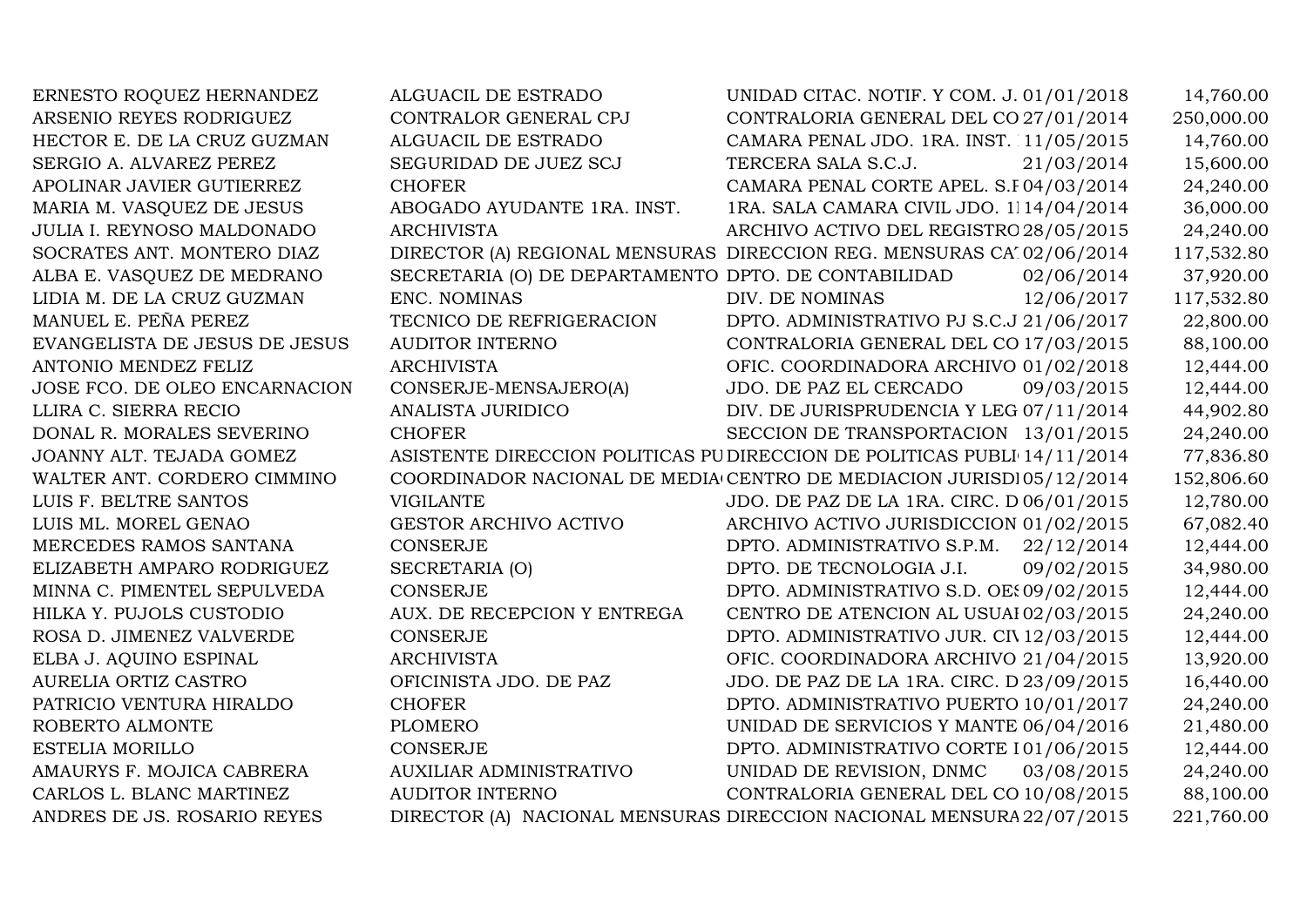| CARLOS ML. NUÑEZ SEVERINO     | <b>OFICINISTA</b>         | SOPORTE A JUECES J.P. S.D.<br>03/10/2016                                | 24,240.00  |
|-------------------------------|---------------------------|-------------------------------------------------------------------------|------------|
| CRUSITA AGRAMONTE OTAÑO       | <b>CONSERJE</b>           | DPTO. ADMINISTRATIVO CORTE I 21/09/2015                                 | 12,444.00  |
| SILVESTRE ANT. NOVAS SIERRA   | ELECTRICISTA II           | UNIDAD DE SERVICIOS Y MANTE 17/11/2015                                  | 23,280.00  |
| MAYRA DE LA CRUZ MATEO        | <b>CONSERJE</b>           | DPTO. ADMINISTRATIVO PJ CORT 17/11/2016                                 | 14,160.00  |
| FEDERICO MENDEZ NOVA          |                           | DIRECTOR (A) DE PRENSA Y COMUNIC DIRECCION DE PRENSA Y COMUI 07/12/2015 | 184,800.00 |
| JOSE DE JS. ORTIZ ARACENA     | ALGUACIL DE ESTRADO       | JDO. DE LA INSTRUCCION DAJAE 11/01/2016                                 | 14,760.00  |
| JOSE L. CARBUCCIA PIMENTEL    | <b>CAMARERO III</b>       | DIV. DE RELACIONES PUBLICAS '18/03/2016                                 | 28,860.00  |
| VICTOR ML. DE JESUS ROSARIO   | MAYORDOMO I               | DPTO. ADMINISTRATIVO S.D.<br>21/06/2016                                 | 20,160.00  |
| MARISOL SALCEDO SEVERINO      | SECRETARIA DNMC           | DIRECCION NACIONAL MENSURA 26/01/2016                                   | 48,894.00  |
| EDWIN M. MORENO CASTILLO      | OFICINISTA JDO. DE PAZ    | JDO. DE PAZ DE LA 4TA. CIRC. D.04/04/2016                               | 16,440.00  |
| RAFAEL ANT. GOMEZ MEJIA       | <b>VIGILANTE</b>          | DPTO. ADMINISTRATIVO SANTIAC 31/03/2016                                 | 12,780.00  |
| ALEXANDRA DIAZ VASQUEZ        | <b>OFICINISTA</b>         | UNIDAD DE AUDIENCIAS J.P. S.D 01/12/2016                                | 24,240.00  |
| <b>GREGORIO REYES</b>         | <b>VIGILANTE</b>          | JDO. DE PAZ TAMAYO<br>21/06/2016                                        | 12,444.00  |
| DARLENNY VOLQUEZ CUEVAS       | MENSAJERO INTERNO         | DPTO. ADMINISTRATIVO BARAHO 23/06/2016                                  | 12,444.00  |
| NORIS L. NUÑEZ REGALADO       | ABOGADO AYUDANTE SCJ      | DIV. LEGAL<br>08/08/2016                                                | 105,720.00 |
| CARLOS R. ALCANTARA DOMINGUEZ | <b>JARDINERO</b>          | DPTO. ADMINISTRATIVO SANTIAC 04/07/2016                                 | 12,444.00  |
| ANATALIA AQUINO PAULA         | <b>CONSERJE</b>           | DPTO. ADMINISTRATIVO PJ S.C.J 26/09/2016                                | 14,160.00  |
| YESICA G. HERRERA PEÑA        | <b>CONSERJE</b>           | DPTO. ADMINISTRATIVO JDOS. D22/09/2016                                  | 12,444.00  |
| NIGLISSA PORTES TAPIA         |                           | SECRETARIA (O) DE DEPARTAMENTO UNIDAD DE SERVICIOS Y MANTE 18/11/2016   | 37,920.00  |
| NIXON JUAN SALOMON            | CATALOGADOR               | DOCUMENTACION Y BIBLIOTECA 07/12/2016                                   | 33,120.00  |
| FERNANDO BANKS                | REPRODUCTOR DE DOCUMENTOS | DPTO. ADMINISTRATIVO P.J.C.N. 20/10/2016                                | 15,840.00  |
| FINLANDIA J. BELTRE MEDINA    | CONSERJE-MENSAJERO(A)     | JDO. DE PAZ TABARA ARRIBA<br>07/10/2016                                 | 12,444.00  |
| JOSE A. MATIAS MARTINEZ       | ALGUACIL DE ESTRADO       | 01/01/2018<br>JDO. DE TRABAJO VALVERDE                                  | 13,800.00  |
| AUDRY L. LAZALA VENTURA       | <b>ARCHIVISTA</b>         | OFIC. DEPOSITO ARCHIVO CENTI07/11/2016                                  | 16,440.00  |
| RAMONA BONILLA GIL            | <b>CONSERJE</b>           | TRIBUNAL DE TIERRAS J.O. PUEI 12/12/2016                                | 12,444.00  |
| AGUSTIN PEÑA DILONÉ           | <b>CONSERJE</b>           | TRIBUNAL N.N.A. MONSEÑOR NO 02/01/2017                                  | 12,444.00  |
| BERTA CONTRERAS CABRAL        | <b>CONSERJE</b>           | DIRECCION DE PLANIFICACION Y 28/12/2016                                 | 12,444.00  |
| <b>ISABEL MEJIA</b>           | <b>CONSERJE</b>           | DPTO. ADMINISTRATIVO EL SEIB(02/01/2017                                 | 12,444.00  |
| SANTIAGO ROSARIO ROSARIO      | MAYORDOMO III             | DPTO. ADMINISTRATIVO S.D. OES09/01/2018                                 | 13,464.00  |
| WILIS RAMIREZ AMPARO          | MENSAJERO INTERNO         | DPTO. ADMINISTRATIVO S.F.M. 21/02/2017                                  | 12,444.00  |
| CECILIO SEVERINO SEVERINO     | MAYORDOMO III             | DPTO. ADMINISTRATIVO EL SEIB(31/01/2017                                 | 13,800.00  |
| DIOMARIS MORENO VALDEZ        | <b>CONSERJE</b>           | OFIC. COORDINADORA ARCHIVO 16/04/2018                                   | 10,577.40  |
| ALBA N. RAMIREZ DEL ROSARIO   | <b>CONSERJE</b>           | DPTO. ADMINISTRATIVO PJ S.C.J 01/02/2018                                | 12,444.00  |
|                               |                           |                                                                         |            |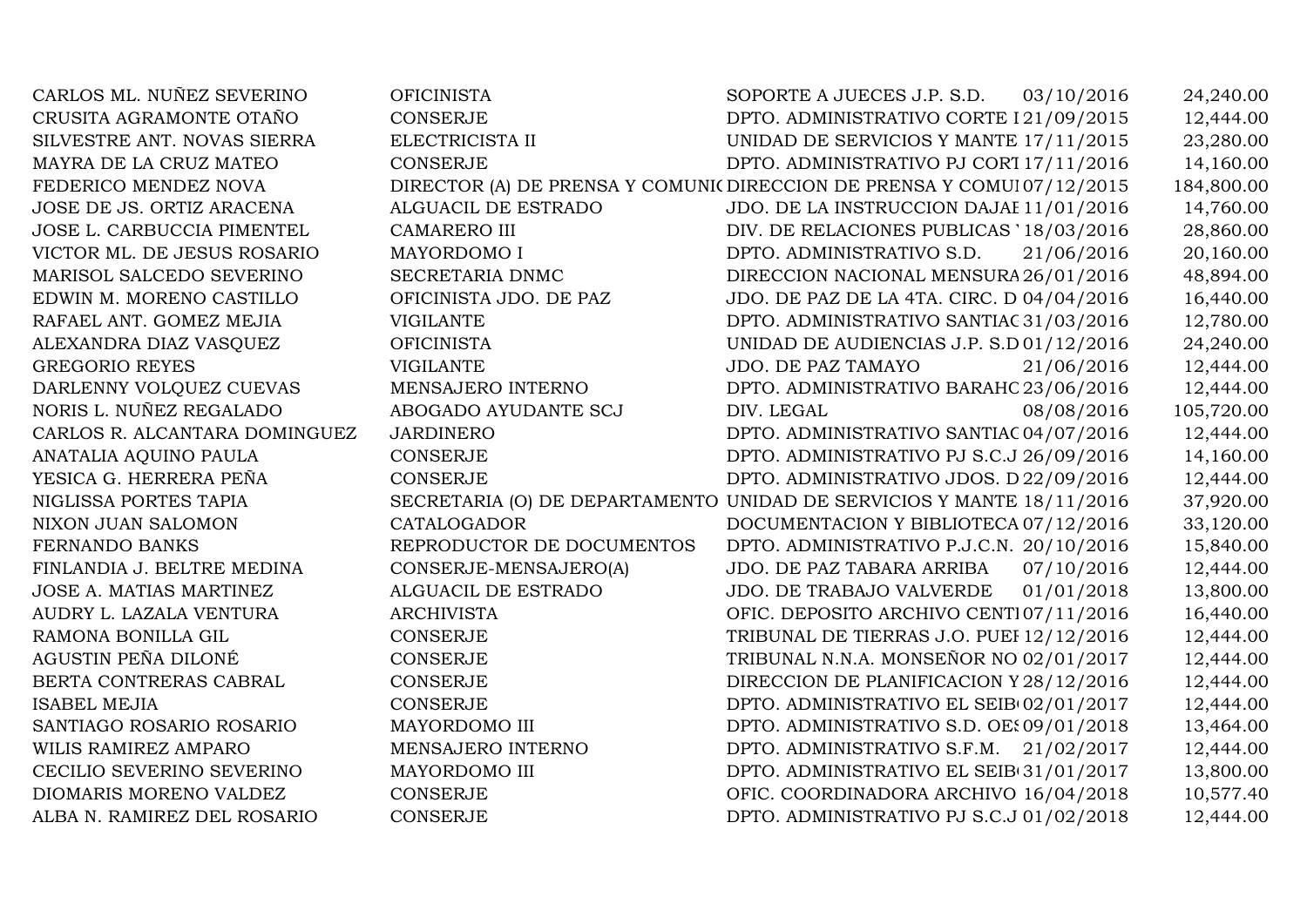| FIOR M. TAPIA PERALTA           | <b>VIGILANTE</b>                                                          | DPTO. ADMINISTRATIVO MONTE (21/03/2017   |            | 12,444.00 |
|---------------------------------|---------------------------------------------------------------------------|------------------------------------------|------------|-----------|
| ARGENTINA MDES. PEREZ RAMIREZ   | <b>CONSERJE</b>                                                           | DPTO. ADMINISTRATIVO S.F.M.              | 01/02/2018 | 12,444.00 |
| MARIA COPLIN KELLY              | ENC. ADMINISTRATIVO II DISTRITO JI DPTO. ADMINISTRATIVO SAMANA 06/04/2017 |                                          |            | 67,405.20 |
| ANA Y. DIAZ SANTANA             | CONSERJE-MENSAJERO(A)                                                     | JDO. DE 1RA. INST. INDEPENDEN02/05/2017  |            | 12,444.00 |
| NIQUIBERTO FLERY TATIS          | <b>VIGILANTE</b>                                                          | JDO. DE PAZ VILLA VASQUEZ                | 01/02/2018 | 12,444.00 |
| ROBERTO ANT. EUFRACIA UREÑA     | ALGUACIL DE ESTRADO                                                       | PCIA. TRIBUNAL SUPERIOR ADMI 01/01/2018  |            | 14,760.00 |
| CARMEN PIERRE OLIVO             | <b>CONSERJE</b>                                                           | DPTO. ADMINISTRATIVO PJ CORT 17/04/2017  |            | 14,160.00 |
| LUZ DEL A. NUÑEZ ALMANZAR       | <b>CONSERJE</b>                                                           | DPTO. DE MANTENIMIENTO                   | 24/04/2017 | 12,444.00 |
| SOFI ALT. RAMIREZ SANTANA       | CONSERJE-MENSAJERO(A)                                                     | JDO. DE PAZ VILLA ALTAGRACIA 02/05/2017  |            | 12,444.00 |
| JOSE R. RODRIGUEZ SANTOS        | ALGUACIL DE ESTRADO                                                       | TRIBUNAL EJEC. SANCION ADOL101/01/2018   |            | 13,800.00 |
| LORGIRIES ACOSTA FELIZ          | OFICINISTA JDO. DE PAZ                                                    | <b>JDO. DE PAZ PARAISO</b>               | 23/05/2017 | 14,760.00 |
| HILCIA Y. RAMOS BETANCES        | ABOGADO AYUDANTE 1RA. INST.                                               | TRIBUNAL DE TIERRAS J.O. LA Al31/05/2017 |            | 36,000.00 |
| OSVALDO ML. PEREZ               | ALGUACIL DE ESTRADO                                                       | 8VA. SALA CAMARA PENAL JDO. 01/01/2018   |            | 15,960.00 |
| JHONNY O. COMAS VALDEZ          | GESTOR(A) ADMINISTRATIVO                                                  | ADMINISTRACION GENERAL JURI 15/05/2017   |            | 63,360.00 |
| BERENICE SEGURA ESPINOSA        | <b>AUXILIAR ADMINISTRATIVO</b>                                            | DIV. DE NOMINAS                          | 10/05/2017 | 24,240.00 |
| WILLY DE LA CRUZ GUZMAN         | MENSAJERO EXTERNO                                                         | DPTO. ADMINISTRATIVO N.N.A. D 05/06/2017 |            | 18,120.00 |
| MIOSOTIS GERMAN TEJADA          | <b>CONSERJE</b>                                                           | DPTO. ADMINISTRATIVO S.C.                | 05/06/2017 | 12,444.00 |
| PRIMO A. BURGOS JAVIER          | <b>CHOFER</b>                                                             | SECCION DE TRANSPORTACION 01/02/2018     |            | 24,240.00 |
| NELSON ANT. MARTINEZ PEREZ      | <b>CHOFER</b>                                                             | SECCION DE TRANSPORTACION 01/02/2018     |            | 24,240.00 |
| INMACULADA RAMIREZ MARTINEZ     | OFICINISTA 1RA. INSTANCIA                                                 | 2DA. SALA CAMARA CIVIL JDO. 1 13/11/2017 |            | 15,720.00 |
| ESTHER L. PEREZ FERRERAS        | OFICINISTA 1RA. INSTANCIA                                                 | JDO. DE 1RA. INST. BAORUCO               | 22/06/2017 | 15,720.00 |
| ANA M. ESPINAL NUÑEZ            | CONSERJE-MENSAJERO(A)                                                     | JDO. DE PAZ SAN JOSE DE LAS N03/07/2017  |            | 12,444.00 |
| CARLOS J. VASQUEZ TORRES        | <b>CHOFER</b>                                                             | DPTO. ADMINISTRATIVO SANTIAC 01/02/2018  |            | 24,240.00 |
| YASSER N. LIRANZO TAVAREZ       | <b>CHOFER</b>                                                             | SECCION DE TRANSPORTACION 02/01/2018     |            | 24,240.00 |
| MAXIMO ABREU THEN               | SUPERVISOR NACIONAL                                                       | ADMINISTRACION GENERAL JURI03/07/2017    |            | 90,000.00 |
| MARTINA VASQUEZ SANTANA         | <b>CONSERJE</b>                                                           | DPTO. ADMINISTRATIVO CORTE I03/04/2018   |            | 10,577.40 |
| MARIA DE LOS R. RODRIGUEZ REYES | CONSERJE-MENSAJERO(A)                                                     | JDO. DE PAZ LAS MATAS DE FAR 01/02/2018  |            | 12,444.00 |
| KILSY Y. MARTINEZ GONZALEZ      | ANALISTA II REGISTRO DE PERSONAL DIV. DE REGISTRO DE PERSONAI01/01/2018   |                                          |            | 44,092.80 |
| DOMINGO J. PEÑA MONTERO         | TECNICO DE REFRIGERACION                                                  | DPTO. ADMINISTRATIVO BARAHO01/02/2018    |            | 21,000.00 |
| RAMON M. ASENCIO SEPULVEDA      | ALGUACIL DE ESTRADO                                                       | 4TA. SALA JDO. DE TRABAJO S.D 16/10/2017 |            | 14,760.00 |
| MELVIN HERNANDEZ MENDEZ         | <b>INGENIERO SUPERVISOR</b>                                               | UNIDAD DE OBRAS                          | 05/10/2017 | 70,000.00 |
| YONIS SANTANA                   | <b>CHOFER</b>                                                             | SECCION DE TRANSPORTACION                | 18/12/2017 | 24,240.00 |
| MARILUZ PEREZ NOVA              | ALGUACIL DE ESTRADO                                                       | JDO. DE PAZ PUEBLO VIEJO                 | 04/12/2017 | 13,800.00 |
|                                 |                                                                           |                                          |            |           |